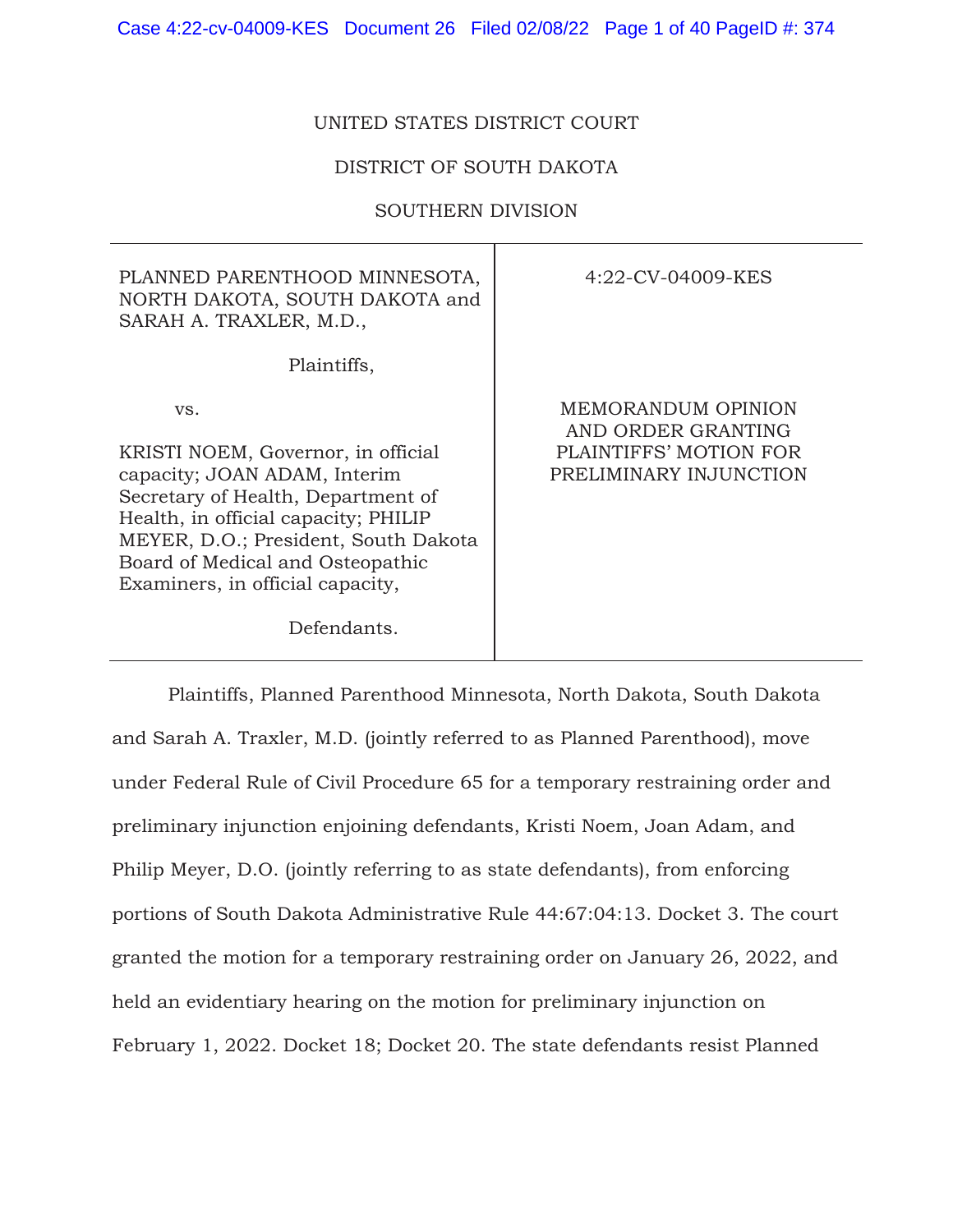Parenthood's motion. Docket 19. For the following reasons, the court grants Planned Parenthood's motion for a preliminary injunction.

### **BACKGROUND**

## **I. Abortion Under the Status Quo in South Dakota**

Planned Parenthood is a non-profit organization that operates a clinic in Sioux Falls, South Dakota, where it offers a broad range of reproductive health services, including medication and procedural abortions. Docket 1 ¶ 18. Its Sioux Falls clinic is the only generally available abortion provider in the state. Docket 5 ¶ 13. The clinic provides medication abortion through 11 weeks since a patient's last menstrual period (LMP) and procedural abortions through 13.6 weeks LMP. *Id.* ¶ 12. In 2021, Planned Parenthood performed 190 abortions at its Sioux Falls clinic, about 40% of which were medication abortions. *Id.* ¶ 13. And in 2020, of the 125 abortions performed at the clinic, 39.2% were medication abortions. Docket 19-1 at 13.

South Dakota Department of Health's 2020 Report of Induced Abortions provides relevant insight on abortion patients in the state. *See generally id.* Of the patients who received abortions in South Dakota in 2020, 44% reside outside the two counties—Minnehaha and Lincoln—that comprise and surround Sioux Falls. *See id.* at 5. Eighty-six percent of patients were not married; a high school degree or less was the highest educational attainment for 56% of patients. *Id.* at 7. Nearly two-thirds of patients already had one or more living children. *See id.* at 9. Seventy-nine percent of patients had an abortion through 11 weeks LMP. *See id.* at 11. Fifty percent reported that they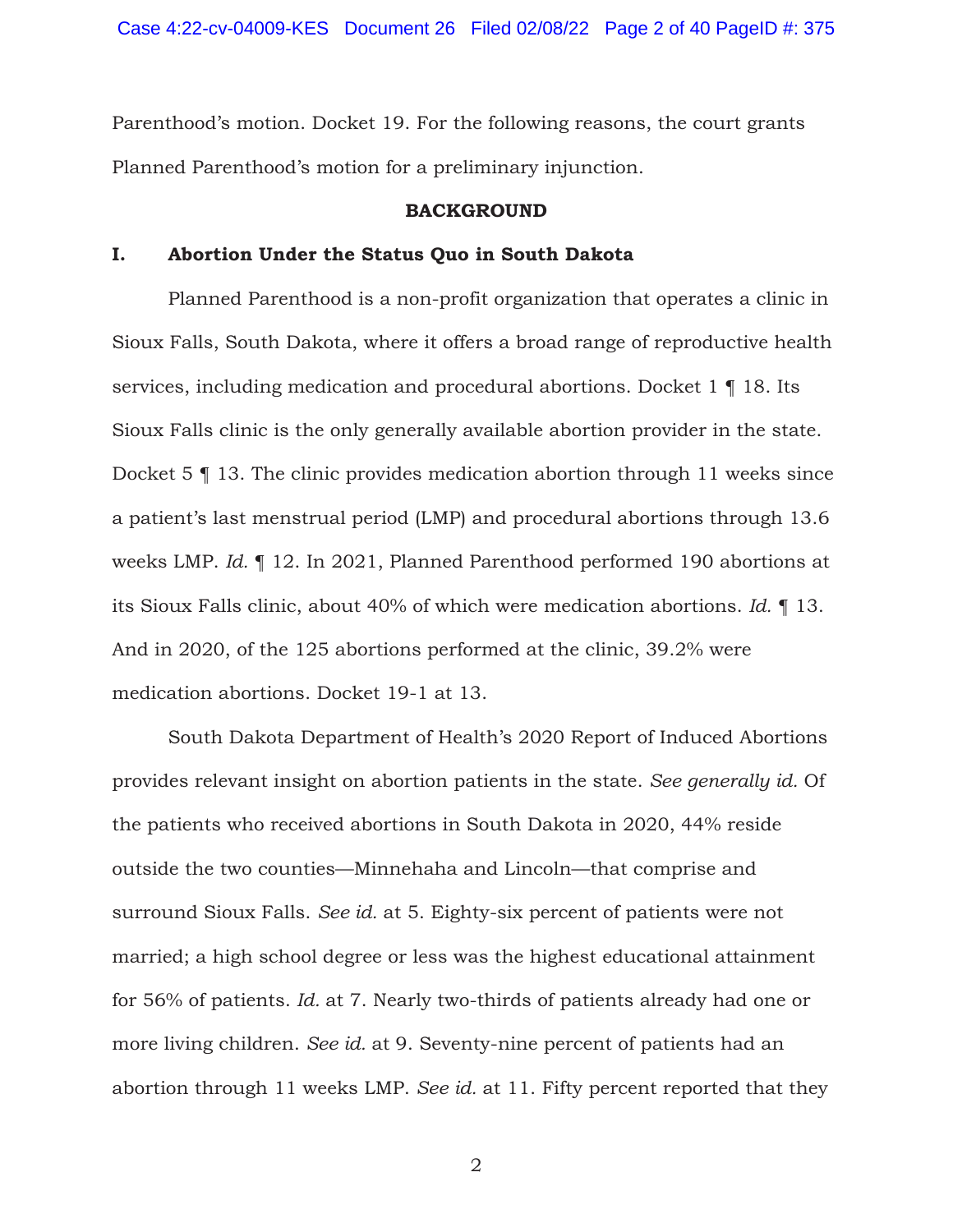"could not afford the child" as a reason for abortion; 17.6% reported that the patient's "emotional health was at risk" as a reason for abortion. *Id.* at 15.

Planned Parenthood provides additional statistics about its abortion patients in Sioux Falls. Specific to medication abortion patients, about 24% travel more than 150 miles round trip to reach the clinic and return home, and 11% travel more than 300 miles round trip. Docket 5 ¶ 41. These distances and associated costs are doubled under the state's existing two-appointment requirement. *Id.* Many of Planned Parenthood's patients rely on public transportation, ride-sharing, or a borrowed car to reach the Sioux Falls clinic. *Id.*  $\parallel$  42. Thirty-one percent of medication abortion patients and 39% of all abortion patients at the Sioux Falls clinic have income below 110% of the federal poverty level.1 *Id.* ¶ 45. Many abortion patients experience domestic violence, and some are unable to access healthcare without an abusive partner's interference. Docket 6 ¶ 33.

The most common method of medication abortion, and the method used by Planned Parenthood, requires a two-drug regimen: first, mifepristone, and second, misoprostol. Docket 5 | 14; Docket 6 | 11. This method causes a patient to expel their pregnancy in a manner similar to miscarriage. Docket 5 ¶ 14. Under existing South Dakota law, a person who wishes to receive a medication abortion first must meet with a physician at the clinic to begin the informed consent process. Docket 1 ¶ 28; *see* SDCL § 34-23A-56. This is the

<sup>&</sup>lt;sup>1</sup> "[I]n 2021, 110% of the [federal poverty level] for a family of one was an annual income of \$14,168, and \$29,150 for a family of four." Docket 5 ¶ 45.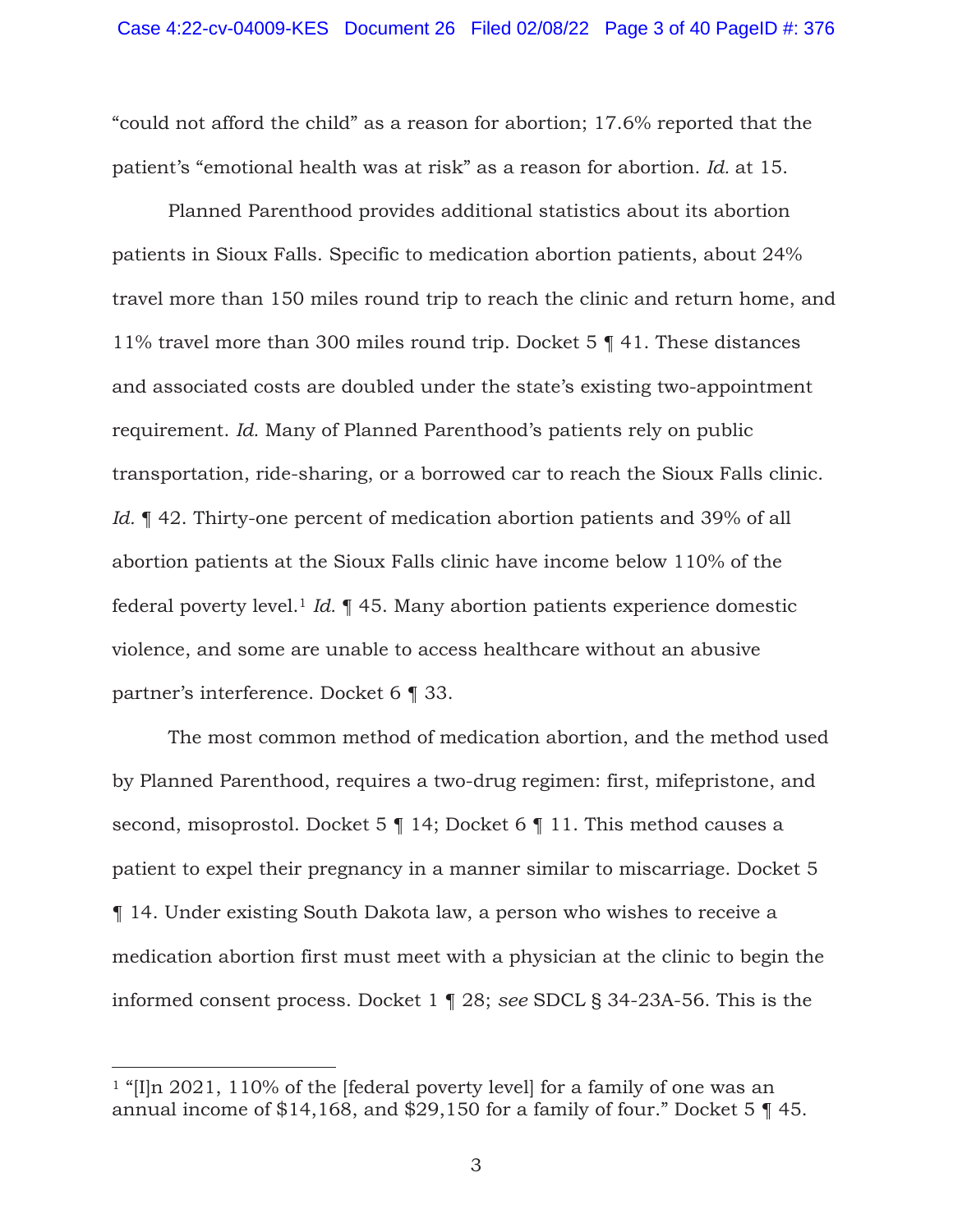patient's "first appointment." At least 72 hours later, the person must return to the clinic for the "second appointment" where the physician—the same physician who met with the patient during the first appointment—dispenses and administers mifepristone while the patient is at the clinic. Docket 5 ¶¶ 31- 32. During the second appointment, the physician also dispenses the second drug, misoprostol, and instructs the person to self-administer it 24 to 48 hours later at a location of their choosing. *Id.* ¶¶ 32, 34. The state defendants note that the current FDA protocol calls for misoprostol to be administered 24 to 48 hours after mifepristone. Docket 19-2 ¶ 7. Medication abortion is safe for most women through 11 weeks LMP. Docket 6 ¶ 25.

At the first appointment, medication abortion patients are given detailed information about the medication abortion method, how and when they would take the two medications, and what to expect in the process. Docket 5 ¶ 29. They are also given the Mifeprex Medication Guide as required by the FDA. *Id.* At the second appointment, the physician confirms that the patient wishes to proceed with the abortion, the physician reviews what was discussed at the first appointment, and the patient and physician finalize a follow-up plan that is documented in the patient's medical record. *Id.* ¶ 31.

At both appointments and throughout the medication abortion process, physicians counsel patients about what effects may normally occur and what symptoms may indicate a complication. Docket 6 ¶ 23. Patients are given the chance to ask questions of their physician, and they are provided with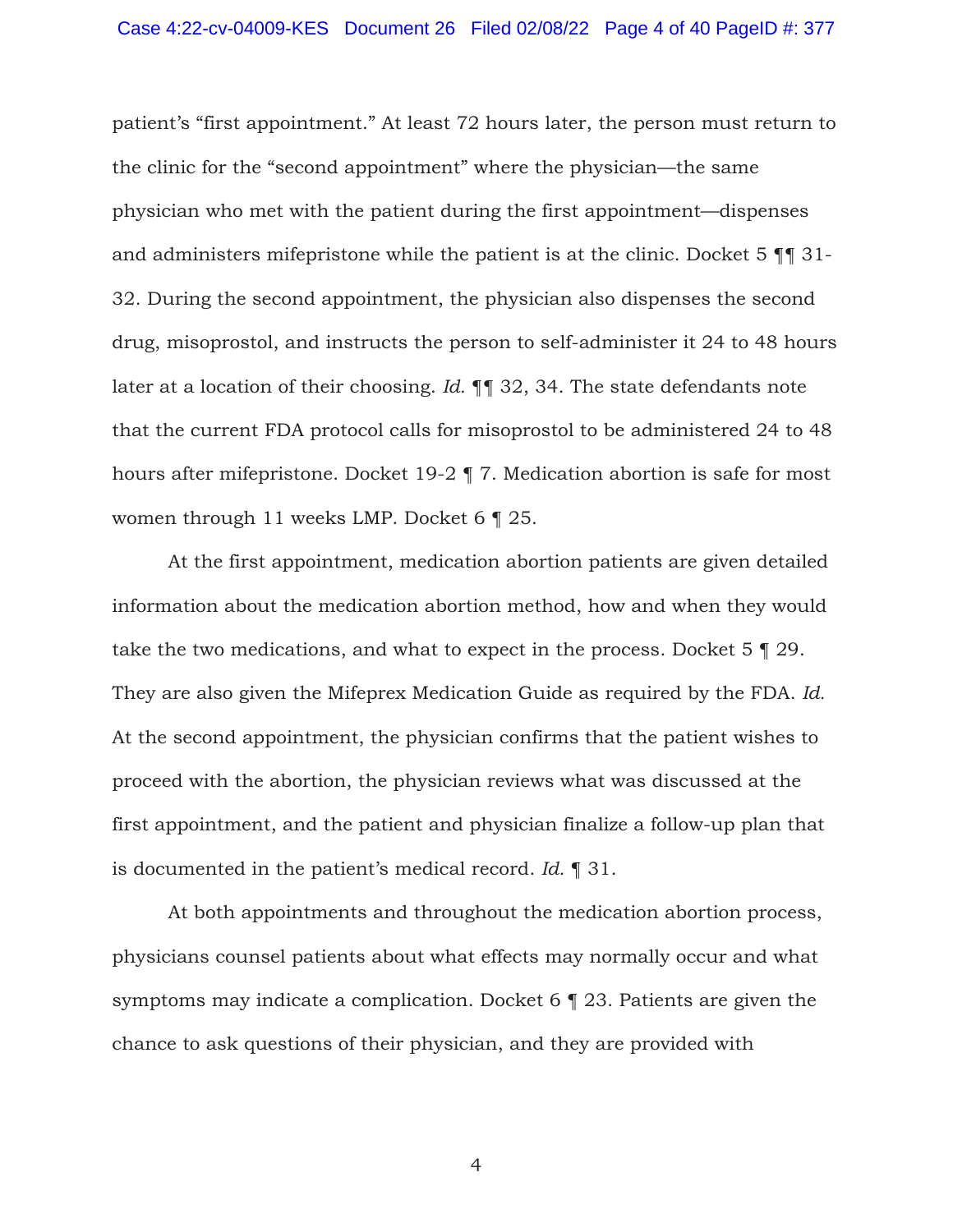information to reach a medical professional at any hour of any day. Docket 5

¶ 30; Docket 6 ¶ 23. Planned Parenthood states:

In the overwhelming majority of instances, providers can assess patient concerns by phone, reassure them when they are experiencing normal effects (such as cramping and bleeding), help them manage these effects (e.g. with medications or interventions to reduce pain), and as needed prescribe additional medications to help them complete the process or schedule them for follow-up care.

Docket 6 ¶ 24. And in "extremely rare circumstances, providers refer patients to the nearest hospital where emergency care is available." *Id.* The state defendants also note the availability of follow-up medical care that patients avail themselves of when necessary. Docket 19-2 ¶¶ 25, 27, 28.

# **II. Abortion Under the New Regulation in South Dakota**

The Department of Health promulgated Rule 44:67:04:13 regarding the induction of medication abortions. This Rule was to take effect January 27, 2022. The Rule, discussed in greater detail below, requires a patient seeking a medication abortion to attend 4 appointments at specific, regulated time intervals: first, for informed consent; second, at least 72 hours later for administration of mifepristone; third, 24 to 72 hours later for administration of misoprostol; and fourth, "a follow-up appointment . . . on the 14th day after taking the misoprostol[.]" S.D. Admin. R. 44:67:04:13 (2022). The third and fourth clinic appointments are new, additional requirements to existing South Dakota law.

# **III. Medication Abortion**

Since receiving FDA-approval in 2000, over 4 million people in the United States have completed a medication abortion. Docket 5 ¶ 17. Medication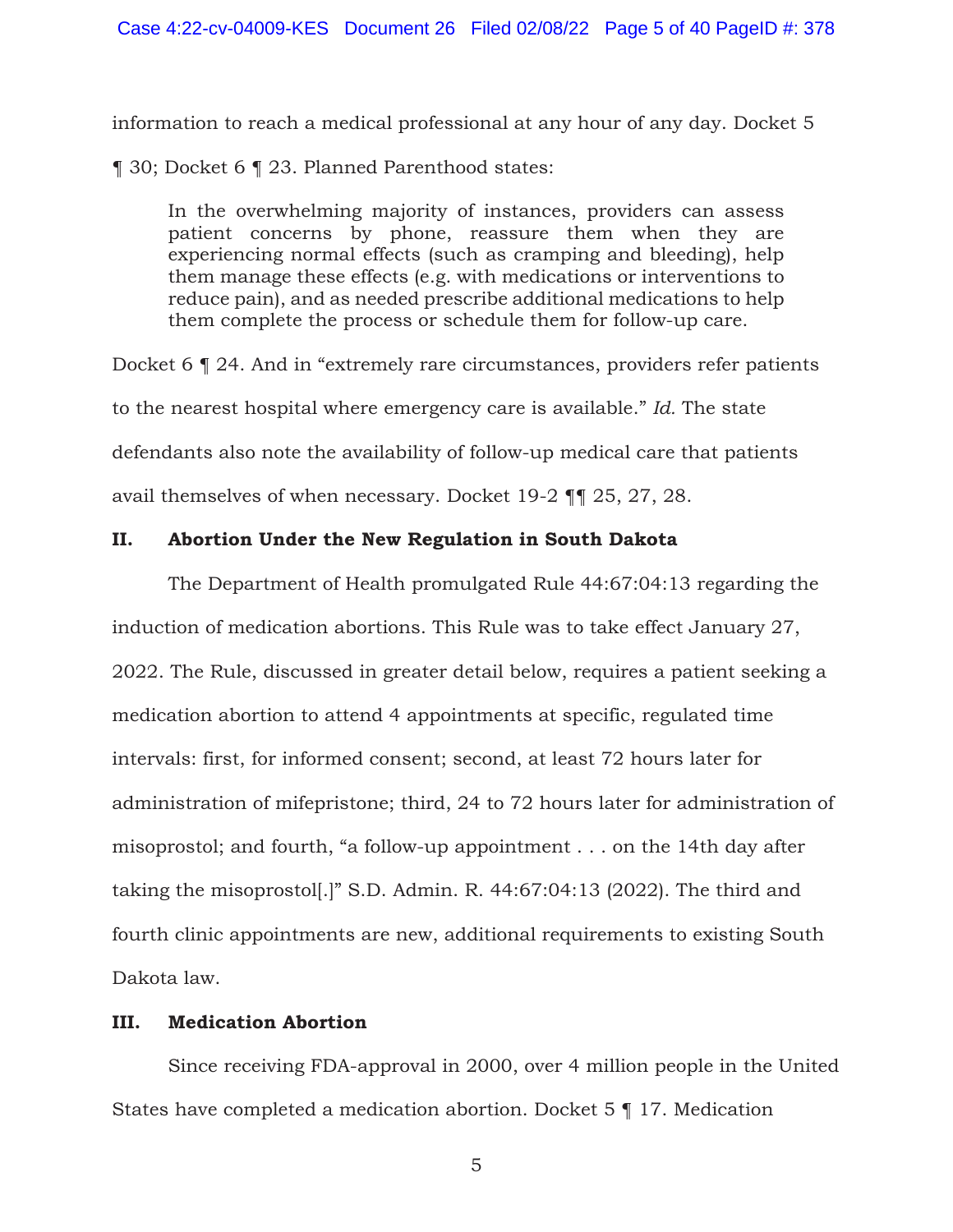abortion is preferable to a procedural abortion for some people because it is less invasive and offers flexibility in terms of the timing and location for administering the second medication and ultimately completing the abortion. Docket 1 ¶ 30; Docket 5 ¶ 15. Regardless of a patient's preference, a medication abortion is safer and medically indicated for some patients. Docket 5 ¶ 50. For patients with certain conditions, including cervical stenosis, uterine fibroids, or obesity, a medication abortion presents fewer risks than a procedural abortion. *Id.* ¶ 66. For patients with vulvodynia or vaginismus, a procedural abortion is more painful. *Id.* Patients who have experienced rape or other sexual violence may choose a medication abortion to feel more in control and avoid having instruments placed in their vagina. *Id.*; Docket 6 ¶ 29.

As an alternative to a medication abortion, a patient may seek a procedural abortion. In South Dakota, procedural abortion becomes the only option for a patient seeking an abortion after 11 weeks LMP. Docket 6 ¶ 25. A procedural abortion during the first trimester is performed by vacuum aspiration; it requires that the patient's cervix be dilated while a tube is inserted through the vagina and cervix and into the uterus. *Id.* Suction is then applied through the tube to empty the uterus. *Id.* A procedural abortion patient typically receives sedation and/or local anesthesia. *Id.* In 2020 in South Dakota, 58% of patients were under local anesthetic while 2.4% were under general anesthetic. *See* Docket 19-1 at 14. As gestational age advances, procedural abortion becomes more invasive, requiring increased dilation and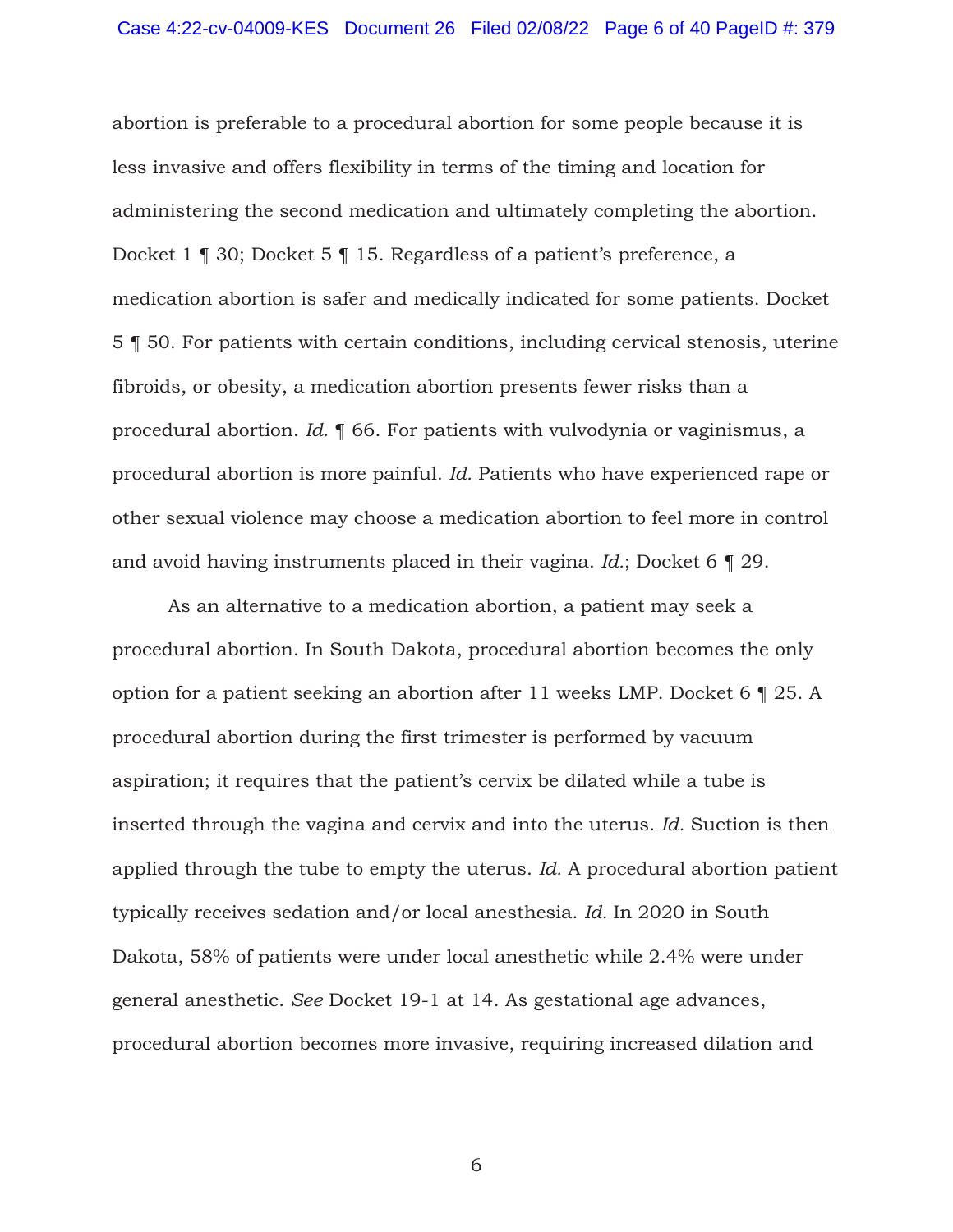possibly the use of forceps. Docket 6 ¶ 25. Many patients consider medication abortion less invasive than procedural abortion. *Id.* ¶ 28.

Planned Parenthood and the state defendants dispute the safety of medication abortion. Planned Parenthood argues that medication abortion is "one of the safest procedures in contemporary medical practice, comparable in safety to over-the-counter medications like ibuprofen and to antibiotics." *Id.* ¶ 12; *see also* Docket 5 ¶ 16. According to the FDA, medication abortion has a 97.4% success rate, and complications are "extremely rare." Docket 5 ¶ 16. For the 2.6% of patients who require intervention following medication abortion, the intervention is typically not urgent. Docket 5-2 at 2. Planned Parenthood points to "[m]ultiple studies [that] have confirmed that far less than one percent of patients experience serious complications from medication abortion—a number that is significantly lower than the rate of serious complications experienced by people who deliver a child." Docket 5 ¶ 16.

The state defendants assert that "[m]edication abortions commonly lead to complications, and at a rate higher than surgical abortions." Docket 19-2 ¶ 15. They point to a 2014 American College of Obstetricians and Gynocologists bulletin that states "[c]ompared with surgical abortions, medica[tion] abortion takes longer to complete, requires more active patient participation, and is associated with higher rates of bleeding and cramping." *Id.*  ¶ 22 (first alteration in original). According to the FDA, "[a]bout 85% of patients report at least one adverse reaction following administration of [mifepristone] and misoprostol, and many can be expected to report more than one such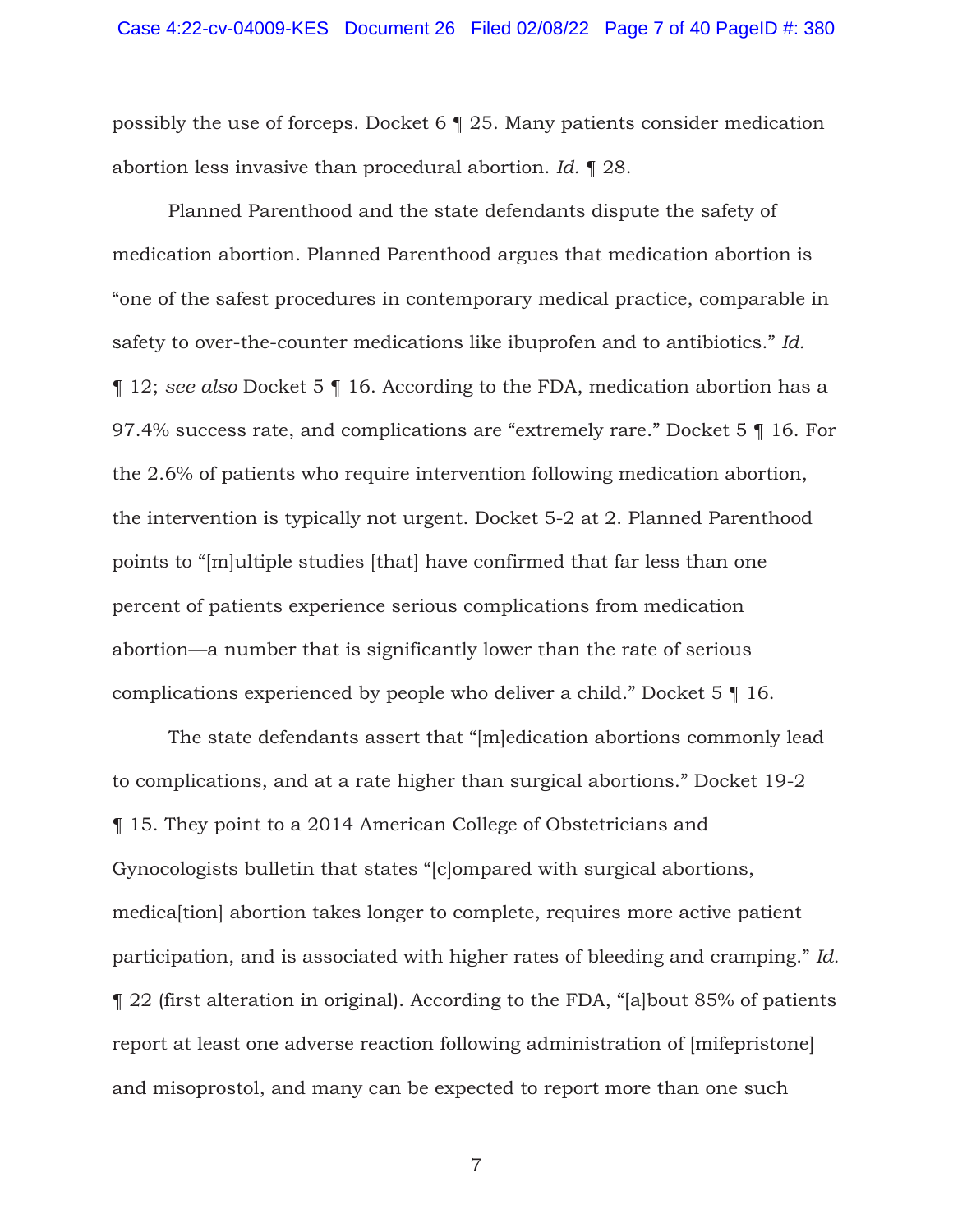reaction;" these adverse reactions include vomiting, headache, uterine hemorrhage, viral infections, and pelvic inflammatory disease. *Id.* ¶ 23. Of the 4 million medication abortions that have taken place in the United States since 2000, over 4000 patients—or 0.1%—have experienced "adverse events" following the use of mifepristone, including 24 deaths (0.0006%), 1,042 hospitalizations (0.026%), 599 blood transfusions (0.015%), and 412 infections (0.0103%). Docket 19-2 ¶ 25. The state defendants assert that the FDA's data is not reliable due to underreporting, and they estimate a "30-fold" underestimation of "adverse events." *Id.* ¶ 27. If that were the case, the adverse events would total 120,000, or 3% of 4 million. *See id* ¶ 25*.*

In support of their position, the state defendants point to a 2011 Australian study that found that 3.3% of patients who used mifepristone in their first trimester required emergency room care, compared with 2.2% of procedural abortion patients. *Id.* ¶ 17. In the same study, 5.7% of medication abortion patients were admitted to a hospital following the abortion, compared with 0.4% for procedural abortion patients. *Id.* The state defendants also rely on a 2009 study in Finland that found that of women who had a medication abortion, 15.6% experienced hemorrhaging, 6.7% had incomplete abortions, and 5.9% required surgery to complete the abortion. *Id.* ¶ 18. The study "indicated that hemorrhage and incomplete abortion are more common after medical abortion" than procedural abortions. *Id.* Because mifepristone and misoprostol may depress a patient's immune system, medication abortion patients can be more susceptible to infection. *Id.* ¶ 19. According to FDA data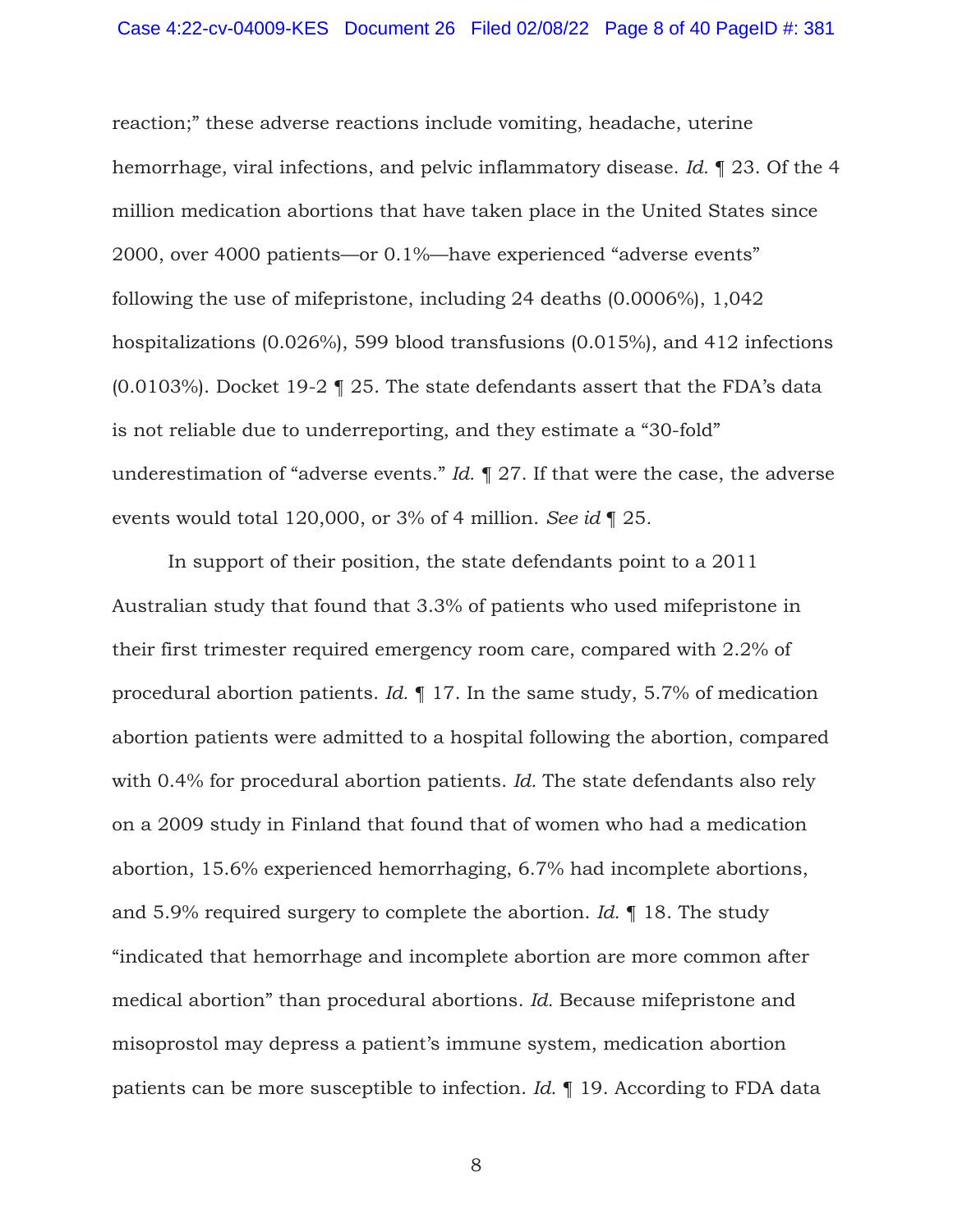cited by the state defendants, medication abortion is more successful when completed earlier in pregnancy. *Id.* ¶ 21 ("comparing successful mifepristone abortions at 49 days (98.1%) to successful mifepristone abortions at 63 days (92.7%)"). The state defendants and Planned Parenthood agree that the risks that accompany abortion increase with gestational age. *Id.* ¶ 20; Docket 6 ¶ 36.

 Until April 2021, an FDA Risk Evaluation and Mitigation Strategy (REMS) required that mifepristone be dispensed at a clinic. Docket 6 ¶ 18. REMS "is a drug safety program that the FDA can require for certain medications with serious safety concerns." Docket 19-2 ¶ 24 (cleaned up). The FDA suspended the in-clinic administration requirement for mifepristone in April 2021, and it eliminated the requirement in December 2021. Docket 6 ¶ 18. Still, mifepristone may not be safe for all patients, and an in-person examination by a physician is important to identify any contraindications. Docket 19-2 ¶¶ 11- 13. Citing the FDA, the state defendants assert that "prudent use of medication abortion requires a follow-up in-person examination to ensure the abortion is complete, i.e., all products of conception have been removed, and to confirm the patient has not suffered serious complications." *Id.* ¶ 14.

Unlike mifepristone, the FDA has never required that misoprostol be dispensed in a clinic, whether it is prescribed for medication abortion or another use. Docket 6 ¶ 19. Planned Parenthood asserts that this is because misoprostol, when used following mifepristone, can cause uterine cramping and vaginal bleeding as soon as two hours after administration, thus it is important for patients to choose a safe and comfortable environment to self-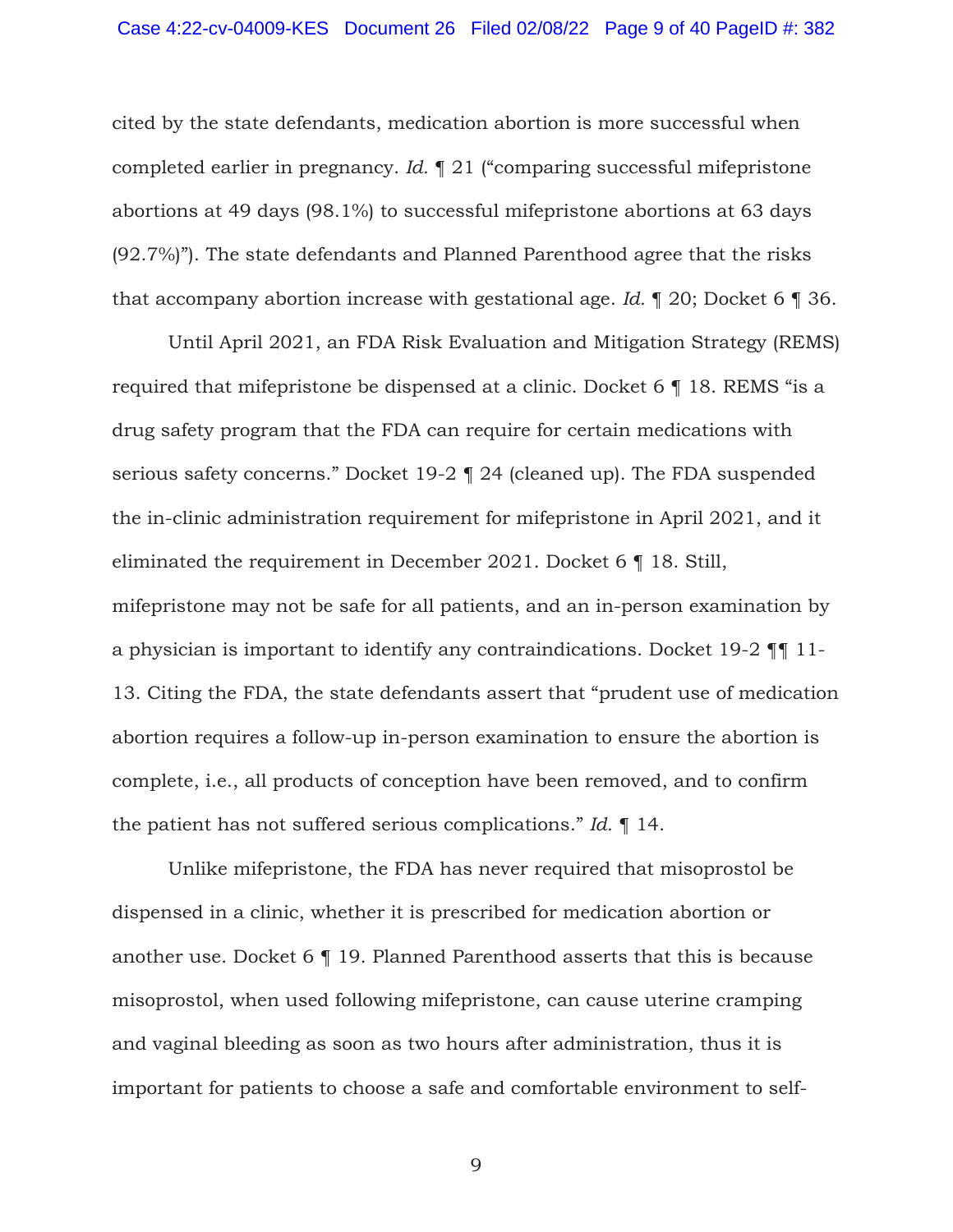administer misoprostol. Docket 5 ¶ 19. The original FDA-approved label for mifepristone described that a patient would return to the clinic to receive misoprostol. Docket 6 ¶ 14. But physicians prescribing the medication abortion regimen have been permitted to, and in practice have, directed patients to selfadminister misoprostol at home. *Id.* The FDA altered mifepristone's label in

# 2016, and stated

There is no medical rationale against permitting the woman to be given the misoprostol on the day of the initial clinic/office visit and self-administer it at a convenient time in the next 24-48 hours at home. This would avoid another visit and the time, transportation, loss of work, inconvenience, etc. that such a visit would involve. Furthermore, given the fact that 22-38% of women abort within 3 hours and 50-60% within 5 hours of [oral administration of] misoprostol, it is preferable for the woman to be in a convenient, safe place (home or at a support person's location) for the expected uterine cramping and vaginal bleeding to occur. Approximately 93% of patients at 10 weeks [LMP] . . . expel their pregnancies within 24 hours of taking misoprostol.

*Id.* 15 (citation omitted). The FDA has also found that "rates of treatment" failure and of ongoing pregnancy were very similar regardless of whether misoprostol was taken in-clinic or at another location." Docket 5 ¶ 24. The American College of Obstetricians and Gynecologists affirms that mifepristone and misoprostol can be safely administered at home. *Id.* ¶ 25; Docket 6 ¶ 21. Planned Parenthood states "[t]here is simply no medical value in requiring the patient to return to the health center to obtain the misoprostol" and notes that "the only care that would need to be provided at this third in-person dispensing visit would be handing a patient the misoprostol." Docket 5 ¶¶ 34, 36.

 In 2019, the American Association of Pro-Life Obstreticians and Gynecologists and the American College of Pediatricians petitioned the FDA to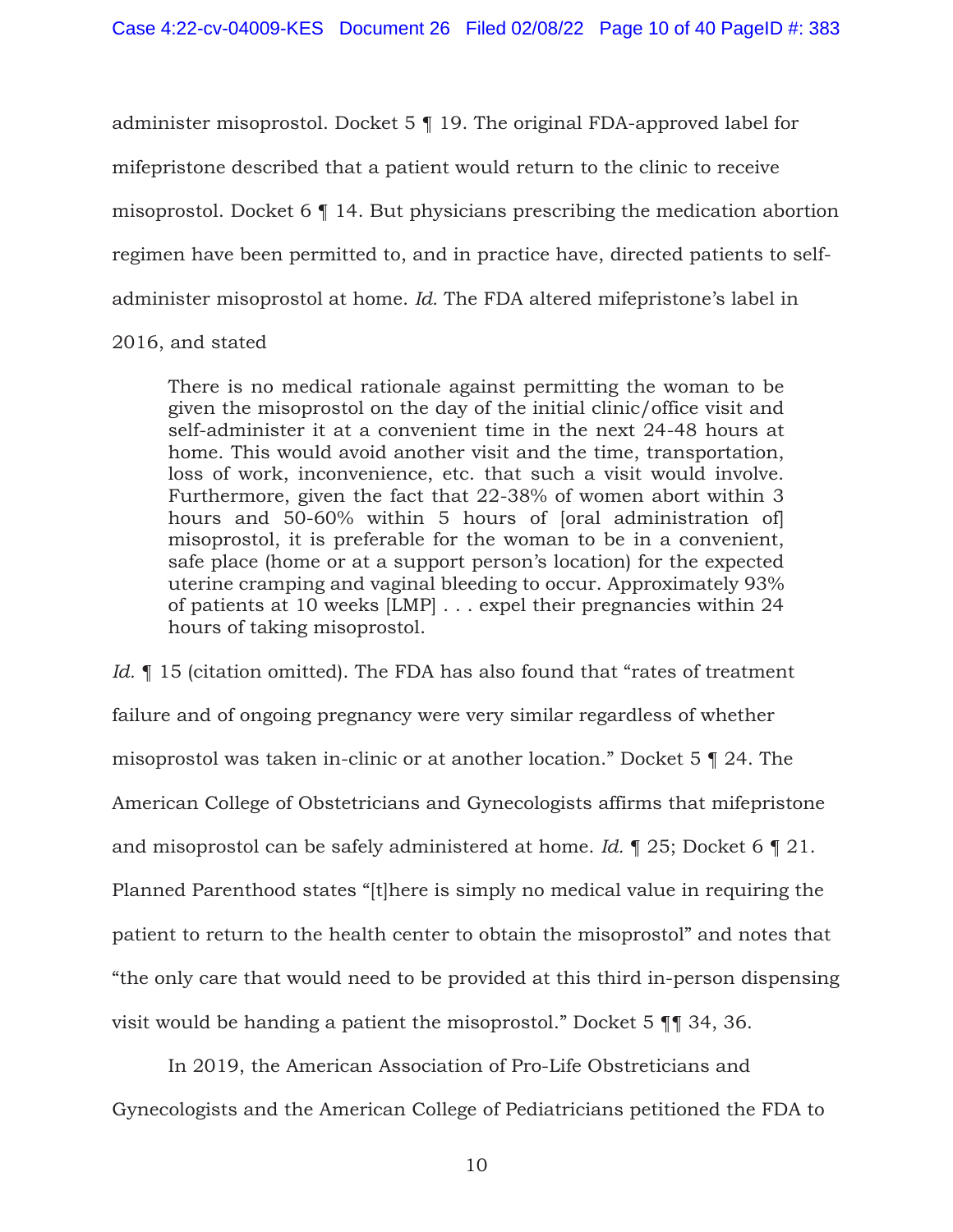require three clinic appointments for a medication abortion, including a separate appointment to dispense misoprostol. Docket 6 ¶ 16. The FDA denied the petition's request, noting that "studies support the efficacy of the mifepristone, in a regimen with misoprostol when taken by the patient at home. Therefore, we do not agree that an in-person visit is necessary to manage administration of misoprostol." *Id.*

Misoprostol is available at commercial pharmacies with a prescription and can be used to treat gastric ulcers, incomplete abortions, miscarriage management, postpartum hemorrhage, endometrial and cervical cancer, and difficult IUD insertion/removal. *Id.* ¶¶ 13, 19, 31; Docket 1-4 at 1; Docket 19-2 ¶ 9. Use of misoprostol to address incomplete abortion, management of postpartum hemorrhage, and miscarriage management involves a higher risk of bleeding than for use in a medication abortion. Docket 6 ¶ 31; *see also* Docket 5 ¶ 26 ("misoprostol as used in the medication-abortion regimen is at least as safe as in these other contexts"). The FDA has never required that misoprostol be dispensed at a clinic, even when used as part of a medication abortion. Docket 5 ¶ 23. The only time a person taking misoprostol would be required to have it dispensed by a physician during a separate clinic appointment is in South Dakota under Rule 44:67:04:13. *See infra*; *see also* Docket 1-1 at 3-4.

Allowing patients to take misoprostol at home is especially important for those patients who have been or are a victim of a controlling or abusive partner. *See* Docket 6 ¶ 22. At-home administration of misoprostol by the patient also reduces travel to the clinic and provides flexibility for the patient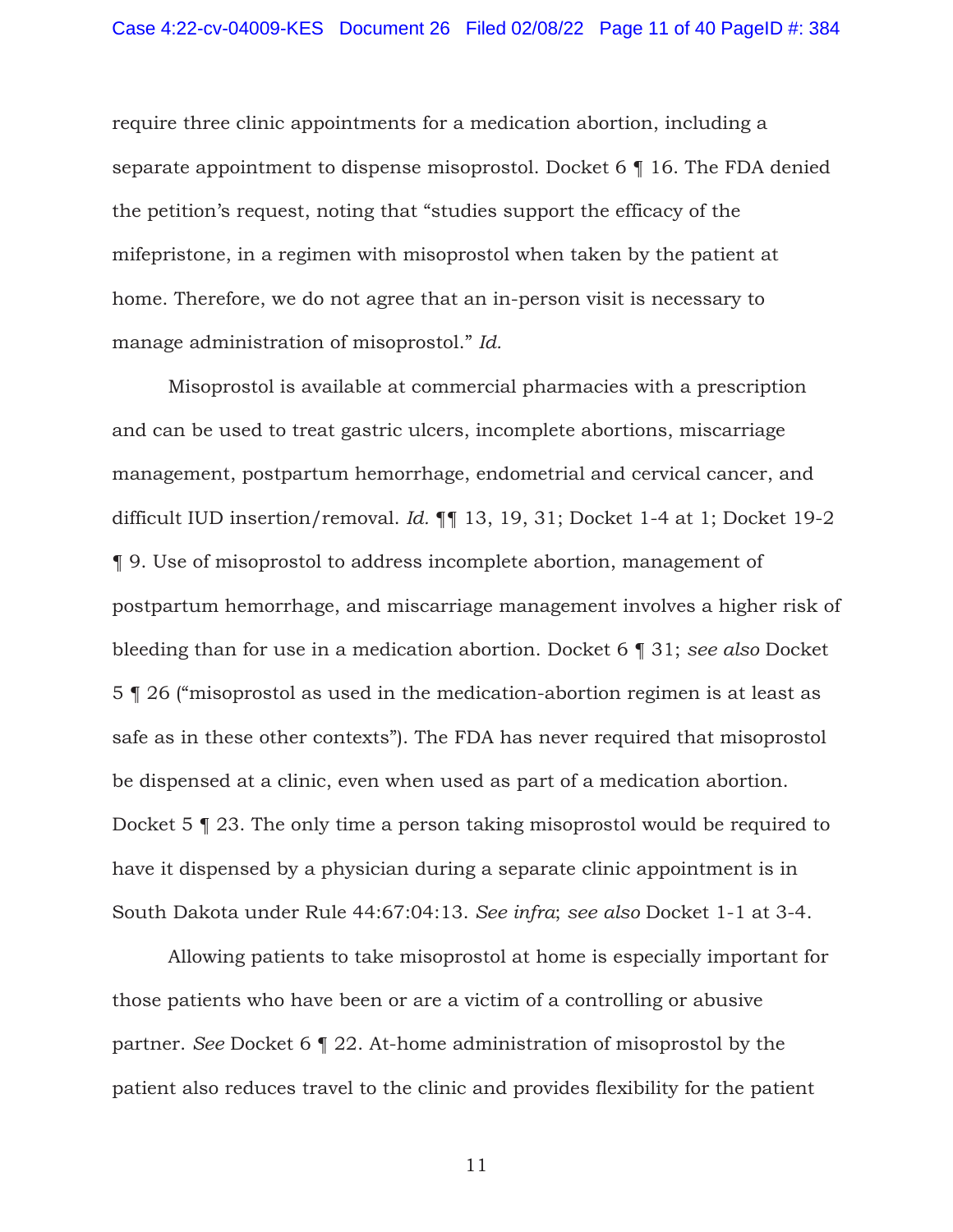around work, parenting, and other responsibilities. *Id.* The South Dakota State Medical Association, in comments submitted to the Department of Health, notes that requiring misoprostol to be administered during a separate clinic appointment is "unnecessary," according to safety data. Docket 1-4 at 1. The Association also states that taking mifepristone without subsequently taking misoprostol leads to a risk of hemorrhage. *Id.* at 2. The Association concludes that "the clinically unnecessary in-person dispensing requirement for Misoprostol does nothing more than create another barrier for the patient that may result in an increased risk of hemorrhage and bad outcome." *Id.*

# **IV. Rule 44:67:04:13**

On September 7, 2021, Governor Noem signed Executive Order 2021-12. Docket 1-2 at 4. The Order sought to address "[i]mpending federal rulemaking" regarding the 2011 REMS that restricted mifepristone to in-person dispensing. *Id.* at 1; *see also id.* at 2 (referring to the REMS "for mifeprex and its approved generic, mifepristone tablets"); Docket 6 ¶ 18. The Order directed the state Department of Health:

to begin emergency rulemaking to be implemented pursuant to the current FDA REMS, which has had a 20-year track record of helping to protect women's health with sound medical practice, to accomplish the following:

a) With the proliferation of companies organizing to sell these dangerous drugs online to young women, ensure that medicines, drugs, or any other substances prescribed or dispensed with the intent of terminating the pregnancy of a woman shall only be dispensed by a physician licensed in South Dakota to a patient after examining her in-person to rule out contraindications, including but not limited to, ectopic pregnancy;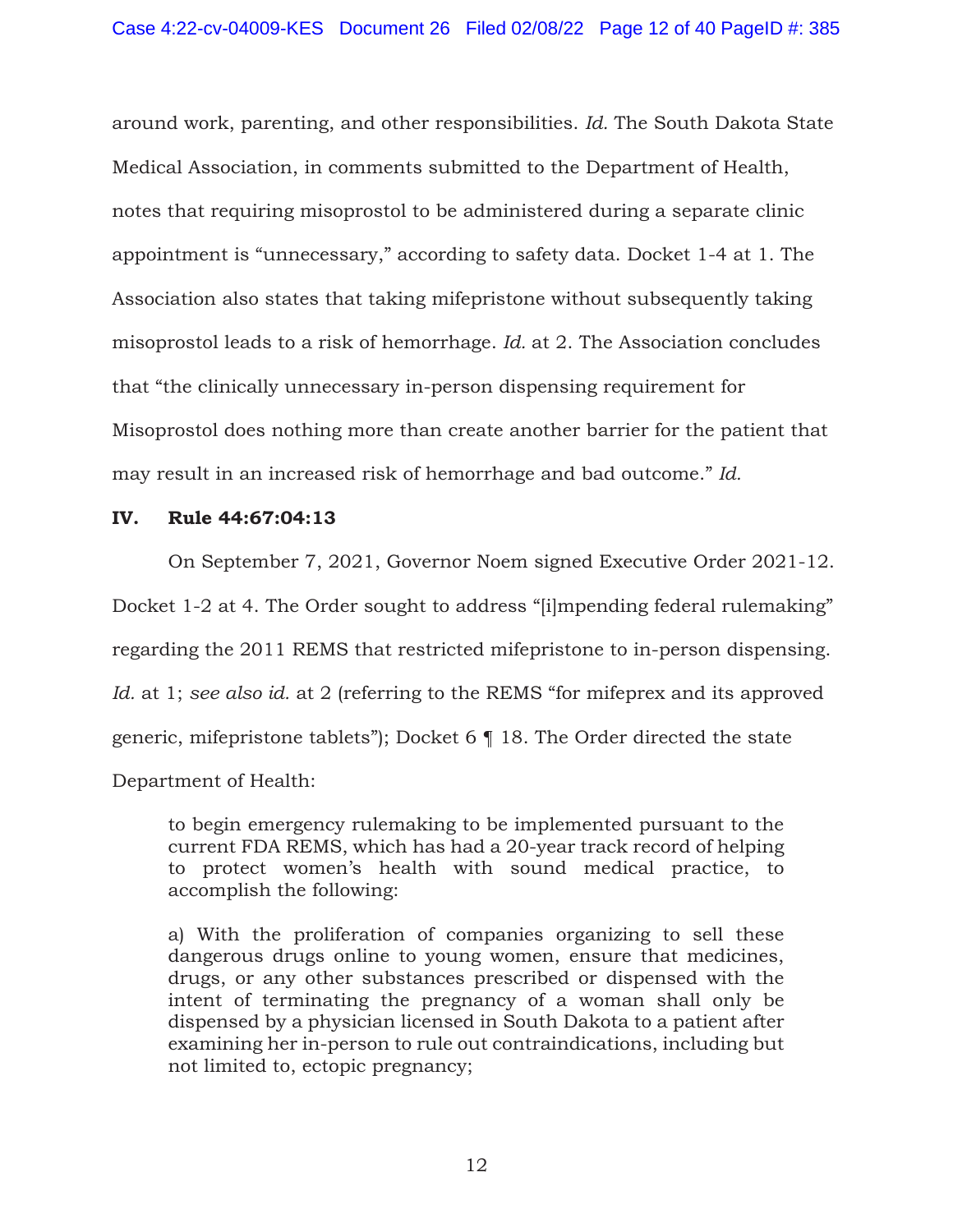b) Provide that no manufacturer, supplier, physician, or any other person may provide any abortion-inducing drugs directly to women in South Dakota via courier, delivery, telemedicine, or mail service;

c) Ensure abortion-inducing drugs shall not be dispensed or provided in any school facility or on state grounds, including but not limited to, elementary schools, secondary schools, and institutions of higher education in this state. The abortion industry is targeting young women via social media and school bathrooms are at risk of becoming the new abortion clinics;

d) Remind licensed physicians dispensing or prescribing abortioninducing drugs they shall ensure that our state's Informed Consent laws are properly administered;

e) Develop an abortion clinic license specific to the pharmaceutical nature of medical abortion in keeping with South Dakota's existing surgical abortion clinic licensing requirements (i.e. a license for "pill only" clinics).

f) Collect empirical data on how often chemical abortions are performed as a percentage of all abortions, how often women experience complications that require medical follow-up (or a second abortion), where the doctor prescribing or dispensing chemical abortion is located, if she was coerced or sex trafficked and forced to take the pills, and more.

g) As research shows that chemical abortion has four times greater rate of complications that surgical abortion, the state has an interest in collecting data on the rate of complications seen in our emergency rooms and other medical facilities as a result of chemical abortions. I am therefore directing the Department of Health to enhance reporting requirements for this procedure so that we know how often and how harsh the results are.

Docket 1-2 at 2-3.

During the rule making process, the Secretary of the Department of

Health stated that the Rule is "required per the Governor's Executive Order

2012-12." Docket 5-2 at 1. A state rule making form asked the Secretary "Why

is the rule[] needed?" The Secretary responded: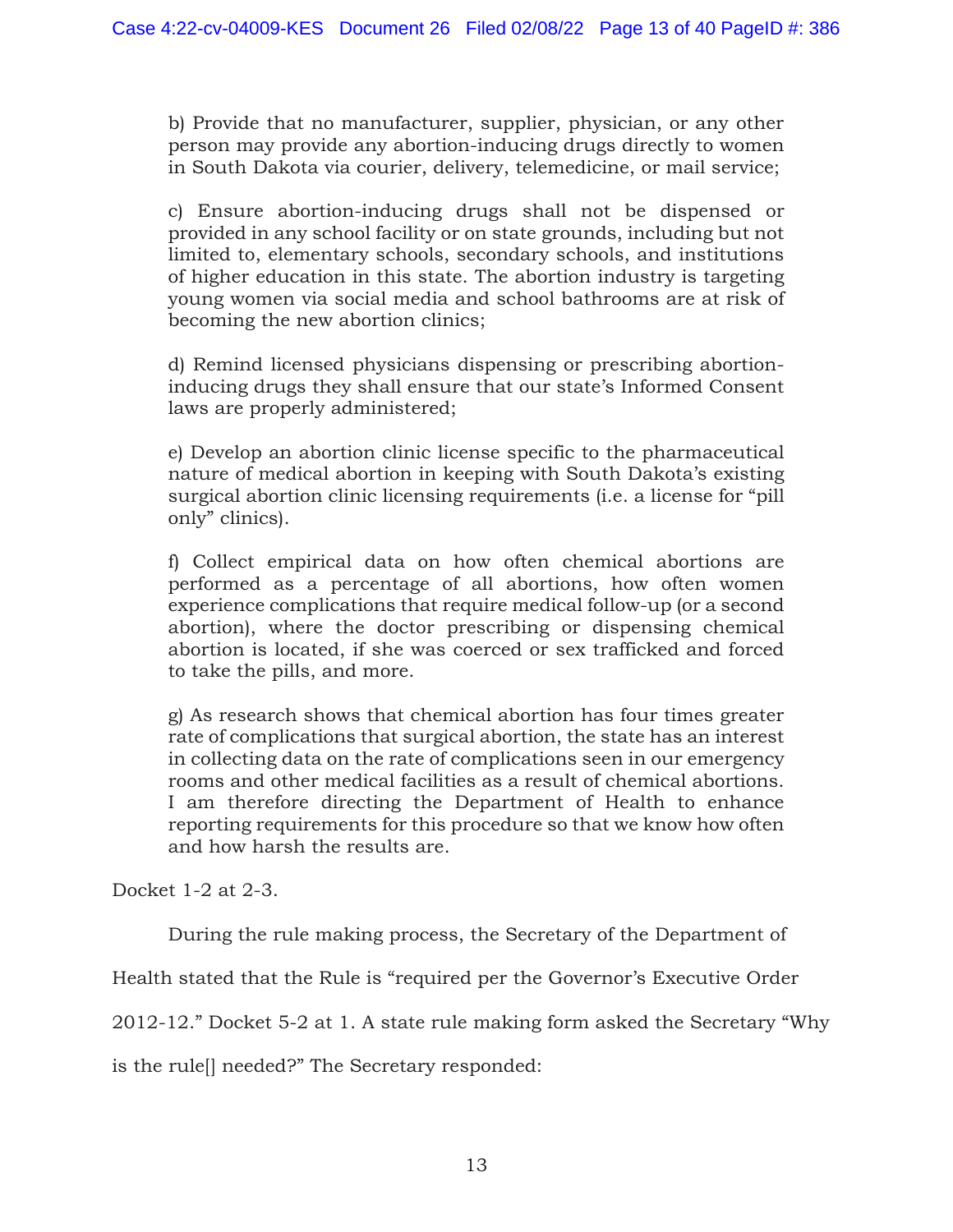To protect the health and safety of women that is at-risk due to the expected FDA lifting of additional safety protocols regarding the use of mifepristone and misoprostol. The rule requires the mifepristone and misoprostol used for a medical abortion may only be prescribed and dispensed by a licensed physician and administered in person in a licensed abortion facility consistent with SDCL 34-23A, and to require reporting of certain information.

S.D. Dep't of Health, Form 14 Small Business Impact Statement Form 1

(Nov. 8, 2021), https://rules.sd.gov/Uploads/684\_BusinessImpact

Statement.pdf (cited at Docket 5-2 at 1).

Following the rule making process, the Department of Health

promulgated Rule 44:67:04:13, which took effect on January 27, 2022, though

this court's temporary restraining order enjoined its enforcement until

February 9, 2022. Docket 18 at 8. The Rule, in its entirety, states:

For the purpose of inducing a medical abortion, a pregnant woman may only take the medications Mifepristone or Misoprostol up to nine weeks after conception. Mifepristone and Misoprostol must be prescribed and dispensed by a licensed physician in a licensed abortion facility consistent with SDCL chapter 34-23A and in compliance with the applicable requirements in SDCL chapter 36-4. A pregnant woman may only take Mifepristone at a licensed abortion facility and only after informed consent has been obtained pursuant to SDCL 34-23A-l0.1 and consistent with SDCL 34-23A-56. Before dispensing Mifepristone. a physician shall provide the notice required by SDCL 34-23A-l0.l(l)(h) and 34-23A-l0.1(3) ensuring that the pregnant woman has notice that if she changes her mind about the medical abortion and decides to carry the baby to term, it is possible to reverse the effects of Mifepristone. After taking Mifepristone and undergoing an observation period in the abortion facility, the pregnant woman may return home. Between 24-72 hours after taking Mifepristone, if the pregnant woman decides to continue with the medical abortion, the pregnant woman must return to the licensed abortion facility to receive the proper amount of Misoprostol. A licensed physician shall dispense the Misoprostol to the pregnant woman in the same manner as required for Mifepristone under this section. Neither Mifepristone nor Misoprostol may be dispensed for the purpose of inducing a medical abortion in any manner contrary to this section. The abortion facility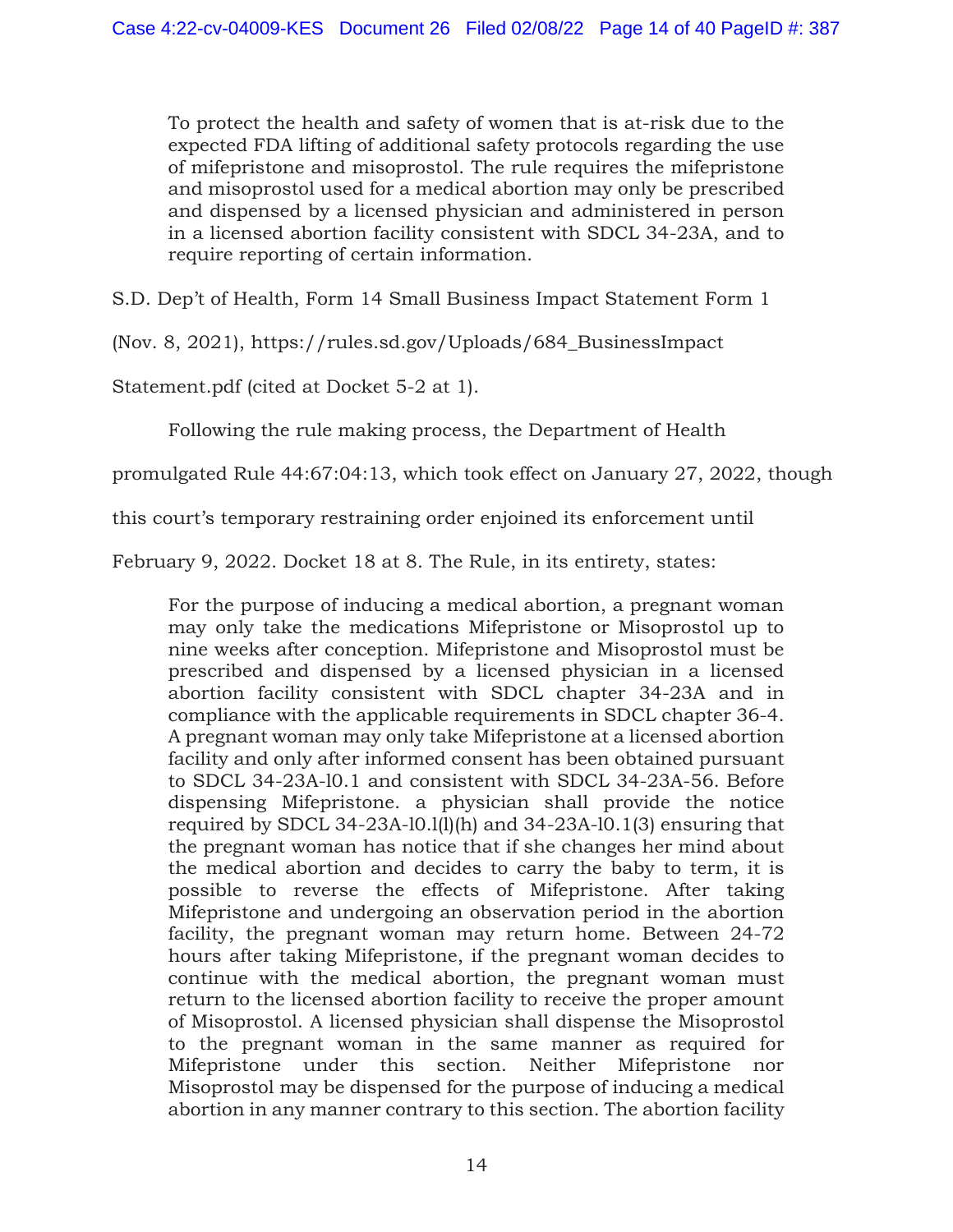staff shall monitor the pregnant woman for complications for a medically necessary period following each administration of the abortion-inducing medications and report the following information to the Department of Health:

(1) Any complication that requires medical follow-up;

(2) The medical follow-up that was required resulting from any complication;

(3) The facility where the medical follow-up was performed; and

(4) If the pregnant woman was sex trafficked.

The abortion facility staff shall schedule a follow-up appointment with the pregnant woman to return to the abortion facility on the 14th day after taking the medication to confirm that the fetus, placenta, and membranes have been fully expelled.

For the purposes of this section, the term, medical abortion, means a procedure that uses medication to end a pregnancy.

S.D. Admin. R. 44:67:04:13 (2022). Rule 44:67:04:13 has an effective date of

January 27, 2022. *Id.* Violating a rule is a basis for revoking Planned

Parenthood's license. S.D. Admin R. 44:67:01:05(1) (2006).

# **V. Effects of the Rule**

 Planned Parenthood points to several studies showing that when a law requires multiple clinic appointments to obtain an abortion, patients face delayed care or are prevented from obtaining an abortion. Docket 6 ¶¶ 53-54. During the evidentiary hearing before this court, Planned Parenthood stated that it was not aware of any other states that presently require three or more clinic appointments to obtain a medication abortion. Planned Parenthood states that "the Rule will harm [its] patients in numerous and unprecedented ways, and will severely restrict access to abortion services in South Dakota, if not end medication abortion entirely in the state." Docket 5 ¶ 37. In her affidavit, Dr. Traxler states that "[b]ased on the available evidence, I also believe that the mandatory delay and extra trip for misoprostol required by this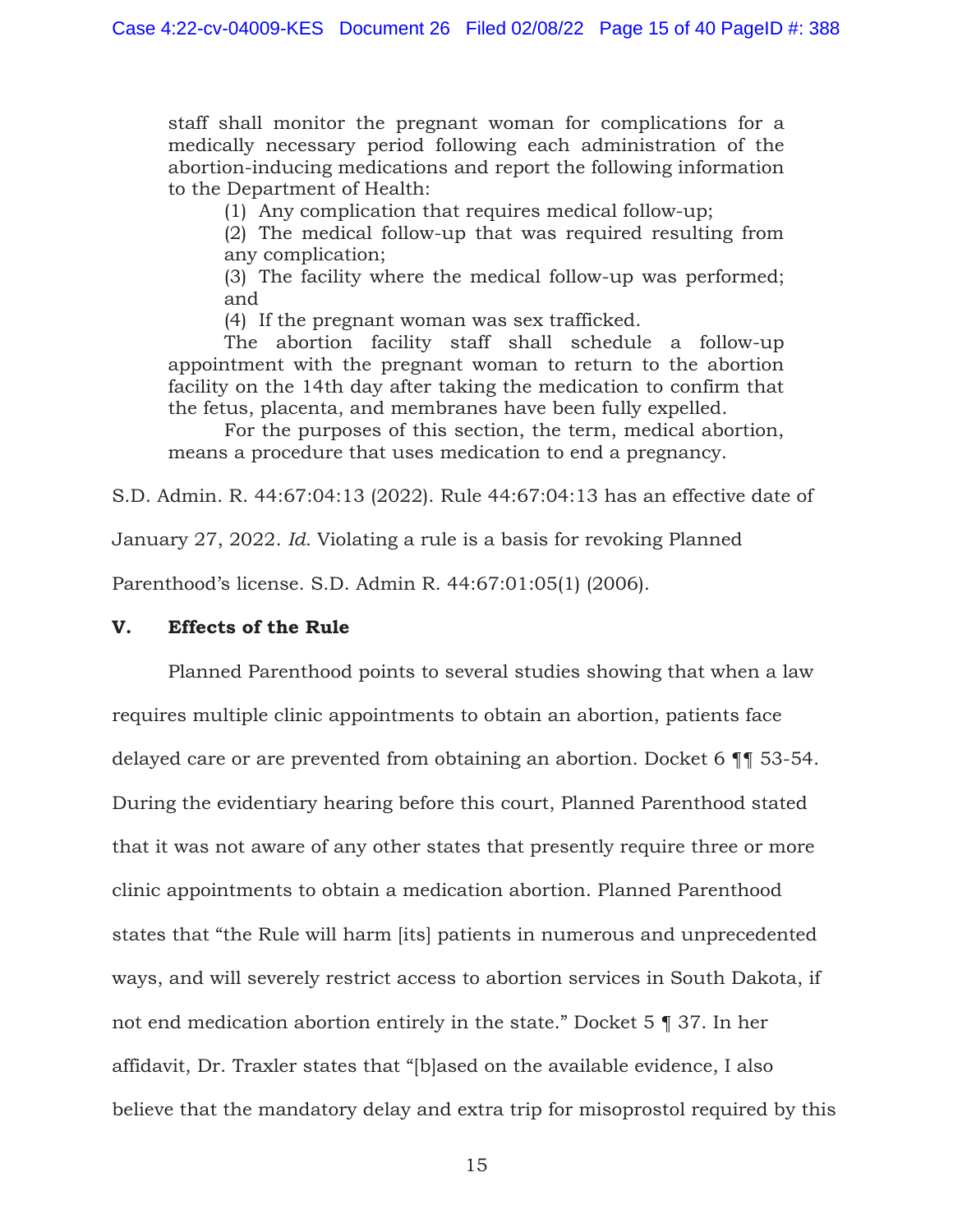Rule will likely put patients at risk." *Id.* ¶ 38. She points to a "recent doubleblind, placebo-controlled, randomized trial indicat [ing] that patients who interrupt the medication-abortion regimen partway through—by taking mifepristone but not following it with misoprostol within the recommended 24 to-48-hour time frame—may be at increased risk of significant hemorrhage." *Id.*; *see also* Docket 6 ¶ 46. An interrupted regimen could also lead to an incomplete abortion requiring follow-up medical care or a delay causing the pregnancy to continue beyond the 13.6 weeks LMP when abortion is available at the clinic. *See* Docket 6 ¶¶ 49-50. Dr. Traxler concludes that the mandatory delay and separate third appointment required under the Rule thus increase the likelihood that a patient will not be able to make it back to the clinic within the recommended time-frame, if at all, for administration of misoprostol and thus suffer the consequences of an interrupted regimen discussed above. Docket 5 ¶ 39. Planned Parenthood also notes that because misoprostol should ideally be administered within 48 hours after mifepristone, the period of time during which a patient should return for the third appointment is actually shorter than the 72 hours provided under the Rule. Docket 6 ¶ 44.

Planned Parenthood asserts that the mandatory delay and travel necessitated by the third appointment will create obstacles for medication abortion patients. *See* Docket 5 ¶¶ 39-40. Planned Parenthood asserts that "most abortion patients are parents, most have low incomes, and many work inflexible minimum-wage jobs." *Id.* ¶ 40. Planned Parenthood asserts that the cost of travel is an obstacle for patients given that many have low income and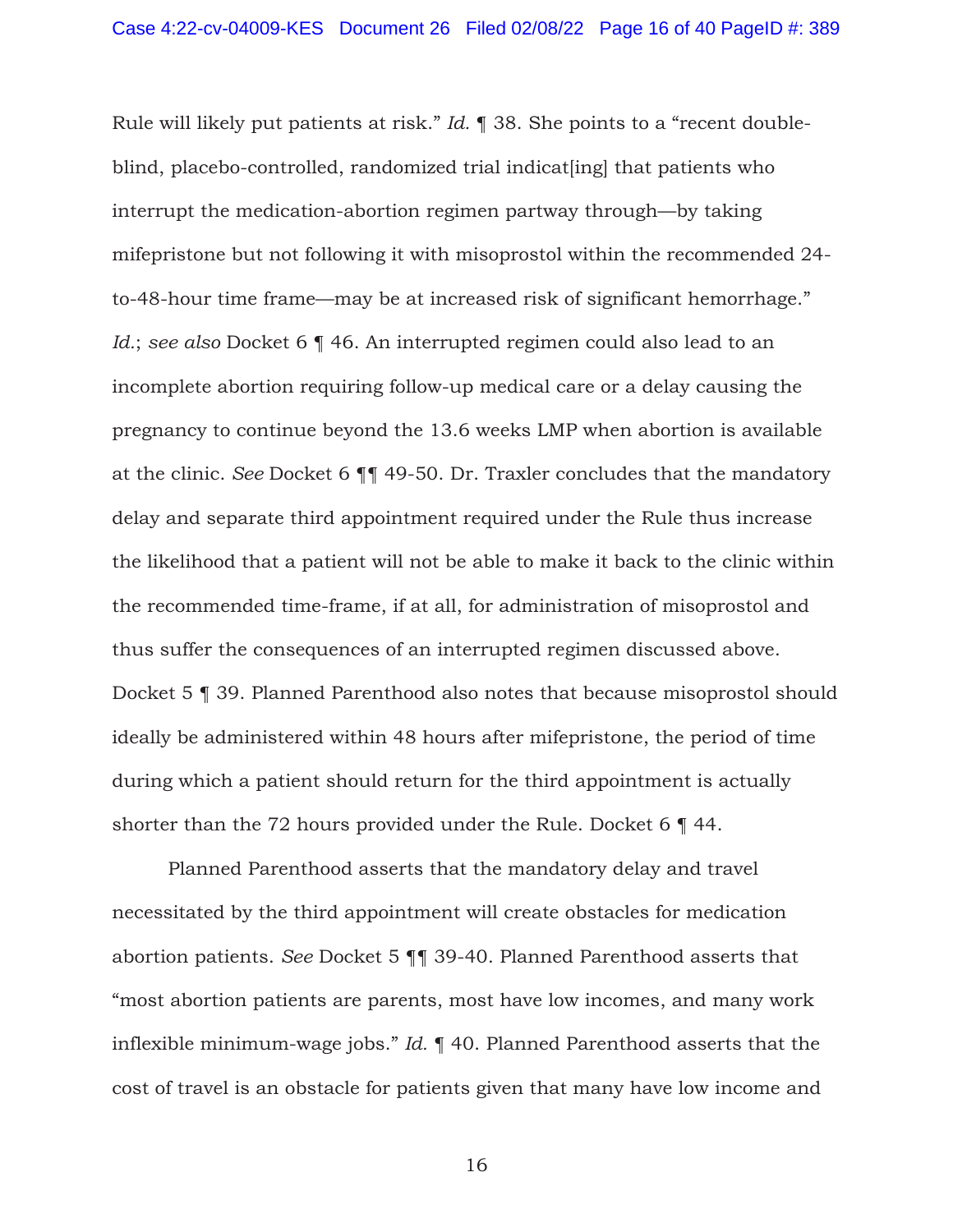do not have personal transportation. *Id.* ¶ 45; *see supra*. Planned Parenthood also states that the cost of travel is in addition to the cost of the abortion itself, including for those who have health coverage through the Affordable Care Act or Medicaid, neither of which cover abortion expenses except when the patient's life is in danger. Docket 5 ¶ 45. And each trip results in additional costs for missing work, school, and childcare. *Id.* ¶ 46. Planned Parenthood also states that each trip imposes an obstacle for patients who are trying to keep their abortion private. *Id.* ¶ 47. This is particularly true, they note, for survivors of abuse and sexual assault, who live under the watchful eye of their abuser. *Id.* ¶ 48. Additional obstacles related to travel are unforeseen circumstances, like unpredictable weather, that can delay travel or make it impossible for a patient to arrive at the right appointment interval and for their appointment time. *See id.* ¶ 44.

Planned Parenthood states that the third appointment would be "effectively impossible to comply with an as operational matter." *Id.* ¶ 51. It argues that because of its clinic schedule and attending physicians' availability, it would not be able to comply with the additional appointments and the regulated time intervals under the Rule. *Id.* ¶¶ 53-60. There are currently two abortion providers who live out of state and travel to Sioux Falls so that the clinic can provide abortion services two or three times each month. *Id.* ¶¶ 53-54, 57-58. Planned Parenthood plans to add two additional physicians in 2022. *Id.* ¶ 55. The clinic currently schedules abortions four weeks out. *Id.* ¶ 58. Planned Parenthood states that the personal and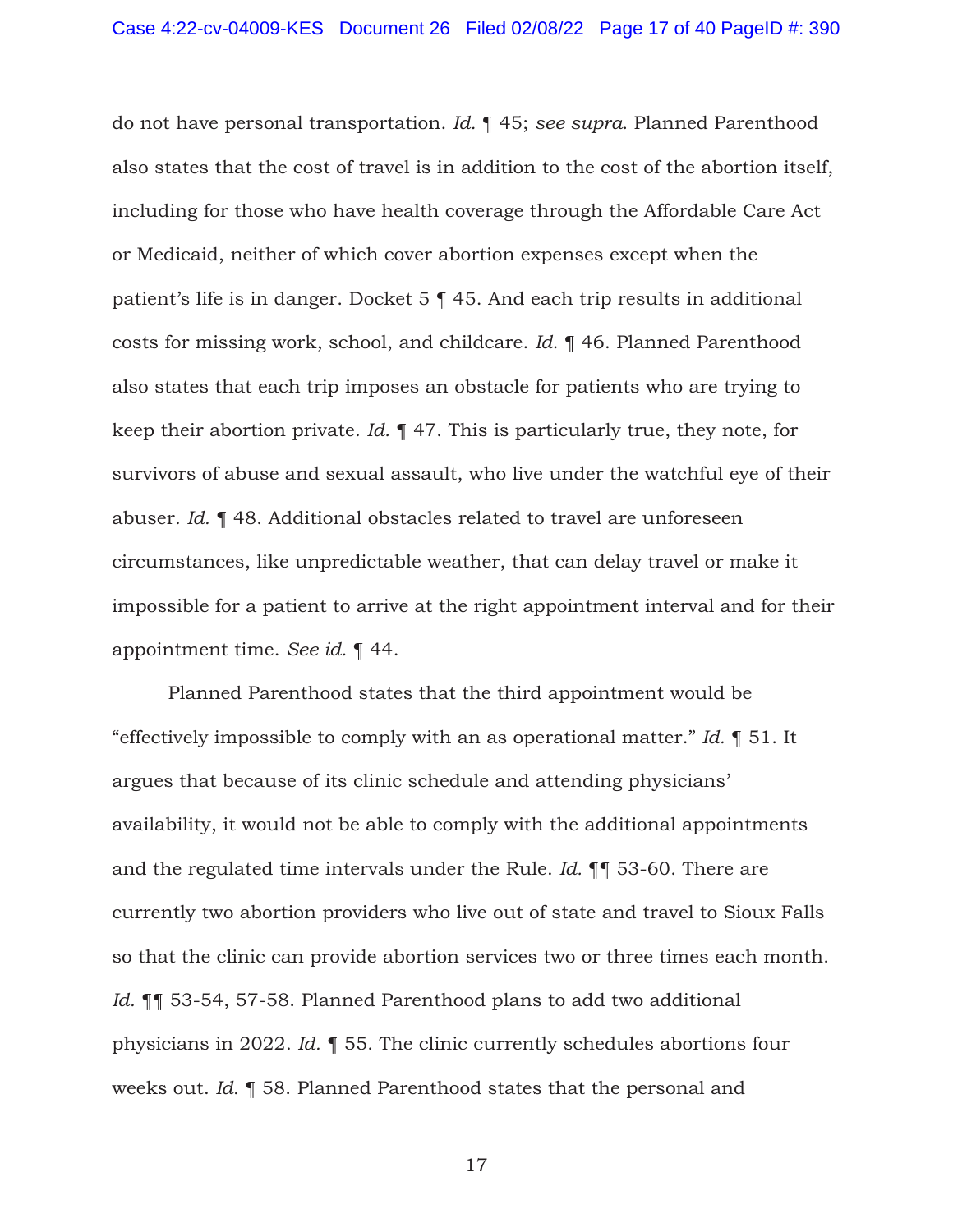professional obligations of their physicians preclude them from traveling back for a third appointment within 24 to 72 hours under the Rule. *Id.* ¶¶ 59-60. For these reasons, Planned Parenthood states that the Rule would force the organization to stop providing medication abortions and deprive patients of this option. *Id.* ¶ 62.

Planned Parenthood states that it will have to reduce appointments by 30% if the Rule is enforced by the state defendants. *Id.* ¶ 68. This will lead to delays for all patients seeking an abortion at the clinic, and the delay will preclude some patients from seeking an abortion altogether because they will be past 13.6 weeks LMP. *Id.* The delay in services is compounded by the existing 4-week scheduling delay. *Id.* For those who are still able to complete an abortion before 13.6 weeks LMP, Planned Parenthood notes that health risks increase as the gestational age increases. *Id.* ¶ 69. Planned Parenthood concludes that "[d]elays caused by the Rule will ultimately harm these patients." *Id.*

Planned Parenthood states that even if it was able to offer medication abortions under the Rule, delays caused by a third appointment and physician availability could push some patients past the 11 weeks LMP cut-off for a safe medication abortion. *Id.* ¶ 74. It notes that in 2021, approximately 22% of medication abortions at the clinic occurred at 10 weeks LMP, "which means for a significant percentage of [] patients any further delays could push them out of reach for a medication abortion." *Id.* ¶ 74; *see also* Docket 6 ¶ 25.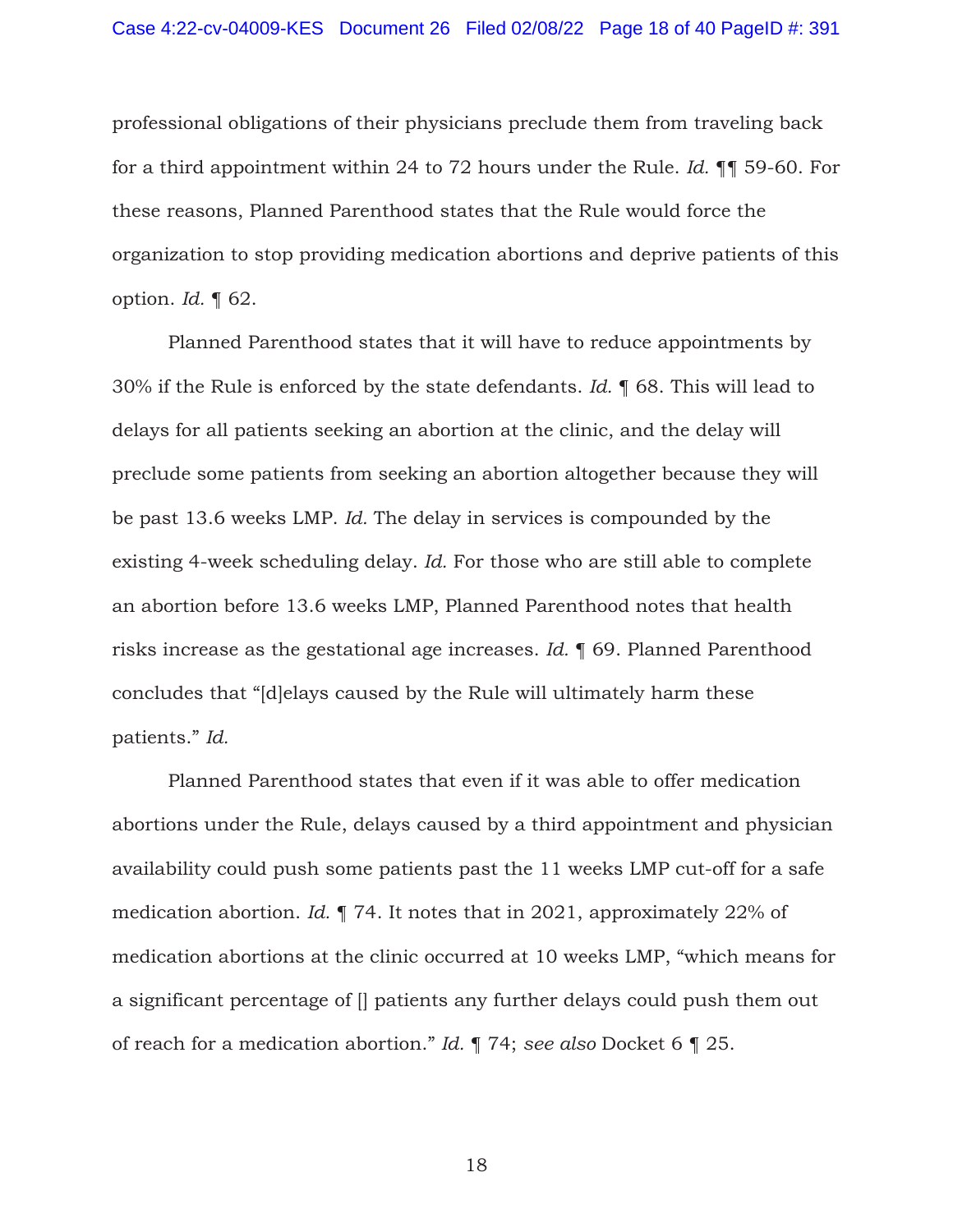Planned Parenthood moves the court to enjoin "the Rule's mandatory delay and separate visit requirements for the dispensing of misoprostol." Docket 1 at 26.

## **LEGAL STANDARD**

The "purpose of a preliminary injunction is merely to preserve the relative positions of the parties until a trial on the merits can be held." *Little Rock Fam. Plan. Servs. v. Rutledge*, 984 F.3d 682, 690 (8th Cir. 2021) (quoting *Univ. of Tex. v. Camenisch*, 451 U.S. 390, 395 (1981)); *see also Dataphase Sys., Inc. v. C L Sys., Inc.*, 640 F.2d 109, 113 (8th Cir. 1981) (en banc) (a preliminary injunction "preserve[s] the status quo until the merits are determined."). When ruling on a motion for a preliminary injunction, the court must consider (1) the threat of irreparable harm to the moving party; (2) balancing this harm with any injury an injunction would inflict on other parties; (3) the likelihood of success on the merits; and (4) the public interest. *Dataphase Sys., Inc.*, 640 F.2d at 113. "While no single factor is determinative, the probability of success factor is the most significant." *Carson v. Simon*, 978 F.3d 1051, 1059 (8th Cir. 2020) (cleaned up). The movant has the burden of persuasion on a motion for preliminary injunction and must do so by a "clear showing." *Planned Parenthood Minn., N.D., S.D. v. Rounds*, 530 F.3d 724, 736 (8th Cir. 2008) (en banc) (citing *Mazurek v. Armstrong*, 520 U.S. 968, 972 (1997) (per curiam)).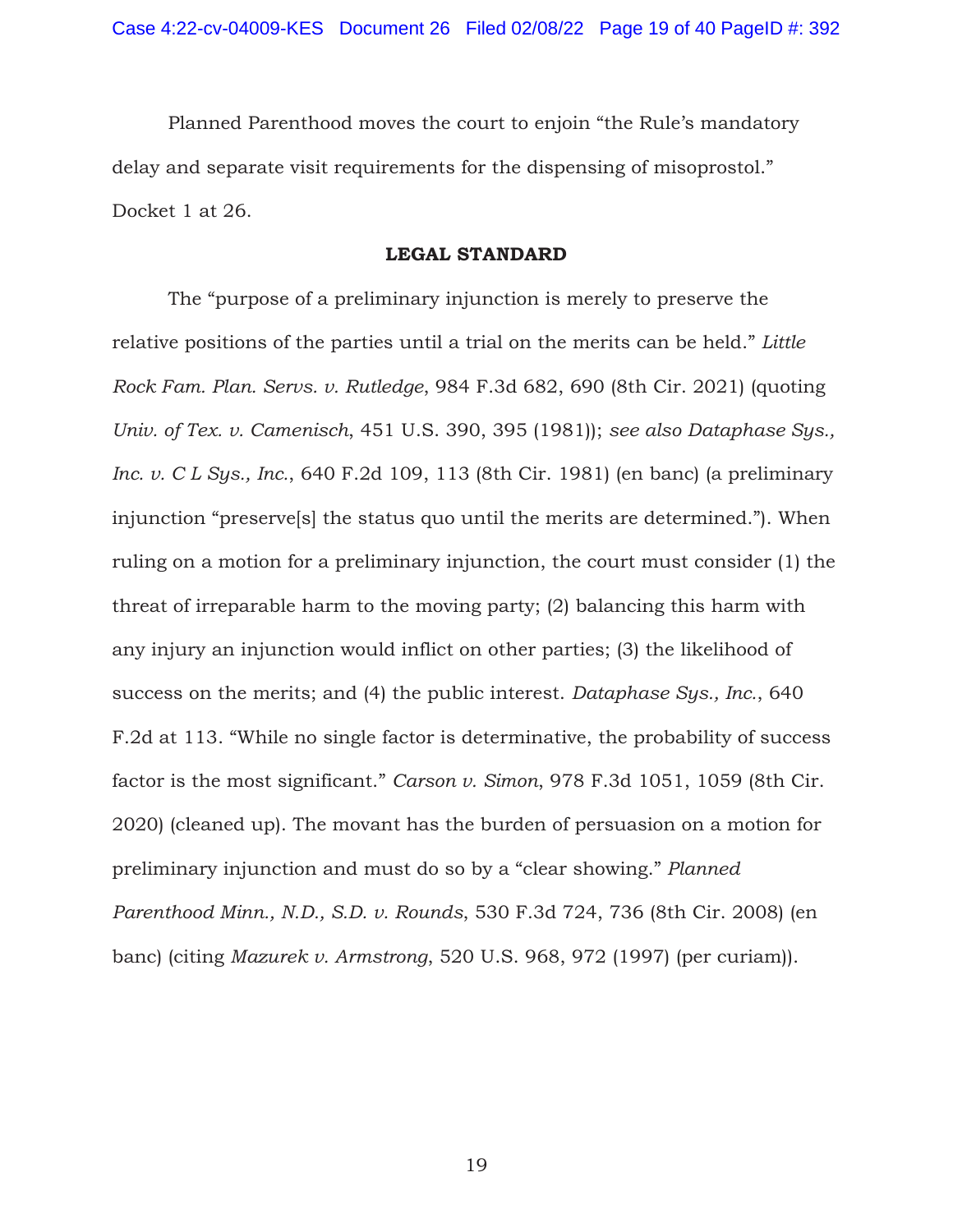### **DISCUSSION**

## **I. Undue Burden Claim**

### **A. Undue Burden Claim Under 42 U.S.C. § 1983**

The state defendants argue that Planned Parenthood "cannot invoke 42 U.S.C. § 1983 to assert [] third-party rights, because the cause of action in section 1983 allows litigants to assert only their *own* rights, and not the rights of third parties." Docket 19 at 11. At oral argument and in their brief, the state defendants concede that Planned Parenthood has Article III standing. *See id.* The issue is "whether the plaintiffs have identified a *cause of action* that authorizes their lawsuit." *Id.*; *see Davis v. Passman*, 442 U.S. 228, 239 n.18 (1979) ("*cause of action* is a question of whether a particular plaintiff is a member of the class of litigants that may, as a matter of law, appropriately invoke the power of the court." (emphasis in original)).

 The Eighth Circuit in *Pediatric Specialty Care, Inc. v. Arkansas Department of Human Services*, 293 F.3d 472 (8th Cir. 2002), recognized that third-party plaintiffs can bring a claim under § 1983. *Id.* at 478 ("[t]he provider plaintiffs in this case have standing to assert the rights of their [] patients"). The Seventh Circuit in *Planned Parenthood of Wisconsin, Inc. v. Van Hollen*, 738 F.3d 786 (7th Cir. 2013), came to the same conclusion in the context of abortion litigation. There, the court identified numerous cases, including *Planned Parenthood of Southeastern Pennsylvania v. Casey*, 505 U.S. 833, 903- 04 (1992) and *Planned Parenthood of Central Missouri v. Danforth*, 428 U.S. 52, 62 (1976), where "doctors and abortion clinics were found to have had standing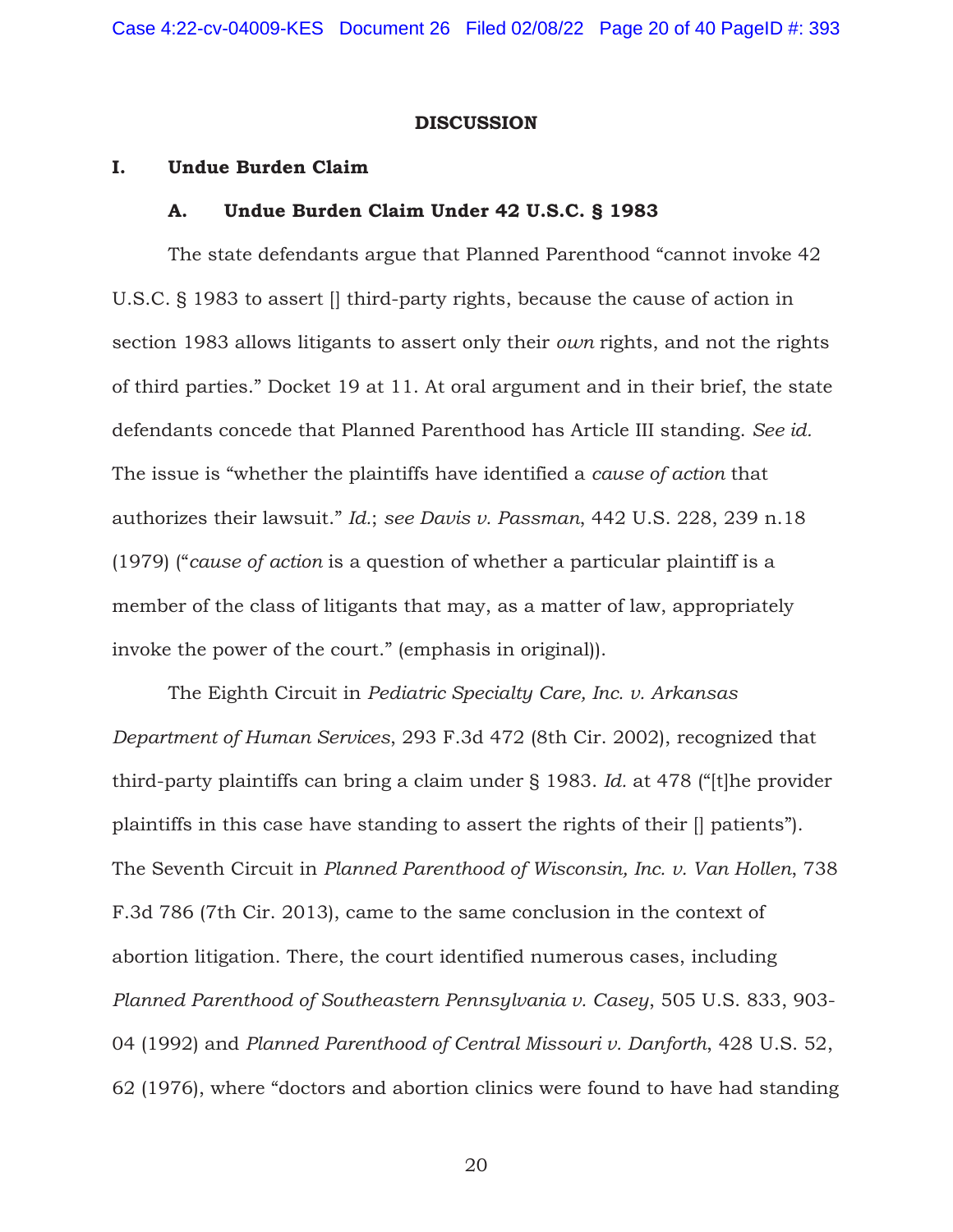. . . pursuant to section 1983." *Van Hollen*, 738 F.3d at 795. Thus, the court concluded that the "justiciability of such cases is not in question." *Id.* Finally, a district court in the Eighth Circuit, addressing the same issue, relied on the analysis in *Van Hollen* when it concluded that the "Supreme Court has repeatedly allowed abortion providers to raise the rights of their patients in cases brought under § 1983[.]" *Little Rock Fam. Plan. Servs. v. Rutledge*, 397 F. Supp. 3d 1213, 1264 (E.D. Ark. 2019) (citing *Whole Woman's Health v. Hellerstedt*, 579 U.S. 582 (2016); *Gonzales v. Carhart*, 550 U.S. 124 (2007); *Ayotte v. Planned Parenthood of N. New Eng.*, 546 U.S. 320 (2006); *Bellotti v. Baird*, 428 U.S. 132 (1976)).

 Here, the court finds the state defendants' analysis of § 1983 ignores multiple instances where the Eighth Circuit and the Supreme Court have recognized a cause of action under § 1983 brought by abortion providers on their own behalf and on behalf of their patients. *See, e.g., Little Rock Fam. Plan. Servs.*, 984 F.3d 682. Thus, Planned Parenthood's undue burden claim is properly brought under 42 U.S.C. § 1983.

## **B. Likelihood of Success on the Merits**

 "Success on the merits has been referred to as the most important of the four factors." *Roudachevski v. All-Am. Care Ctrs., Inc.*, 648 F.3d 701, 706 (8th Cir. 2011). When a challenged law was "implemented through legislation or regulation[] developed through presumptively reasoned democratic processes," the court analyzes whether the movant is *likely* to succeed on the merits. *Rounds*, 530 F.3d at 732 (quoting *Able v. United States*, 44 F.3d 128, 131 (2d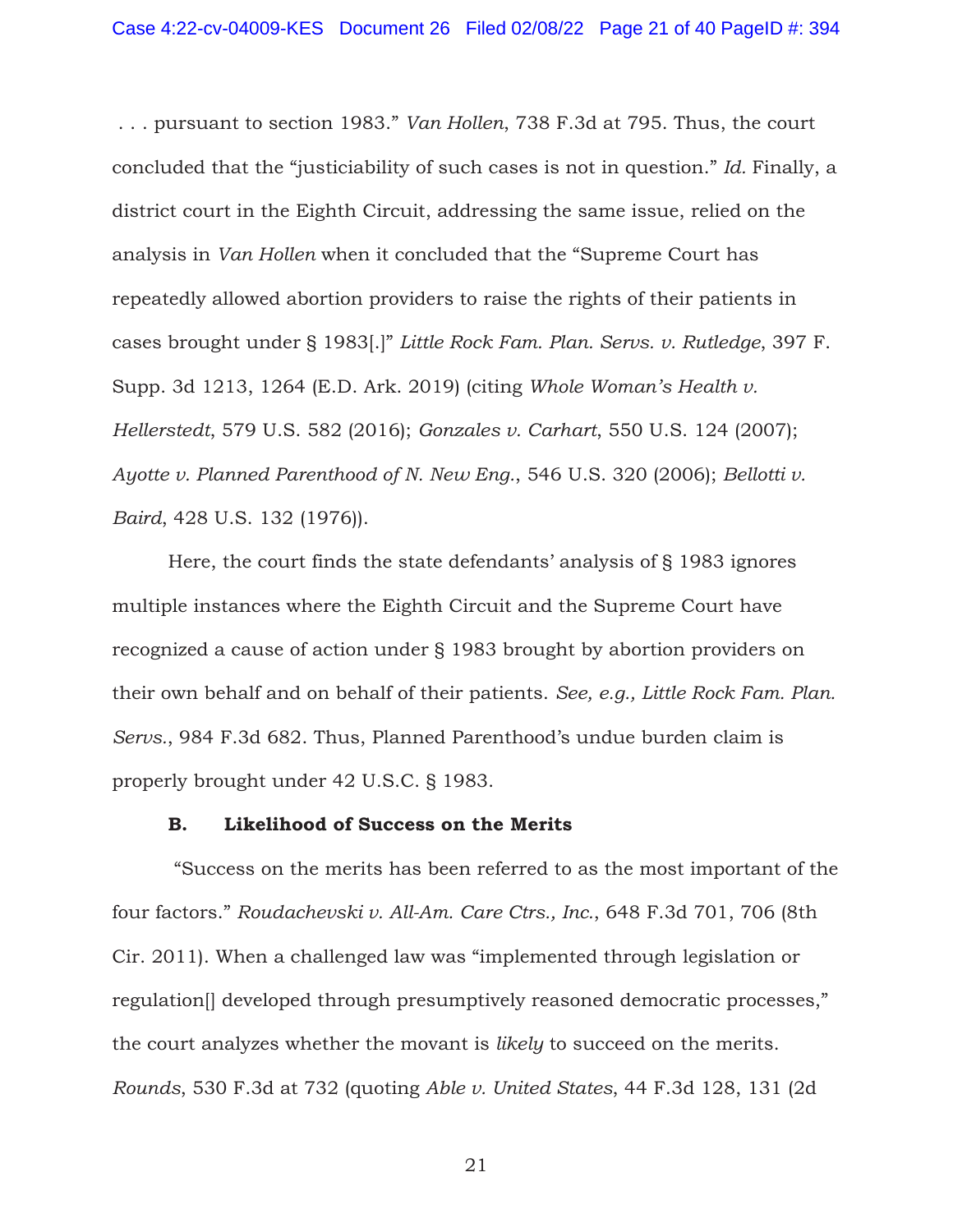Cir. 1995) (per curium)) (noting that "likelihood of success" is a higher standard than a "fair chance" of success). Because the Rule is a state regulation promulgated under South Dakota's rule making process, the court will apply the likelihood of success standard.2 At the preliminary injunction stage, "the speculative nature" of the likelihood of success inquiry "militates against any wooden or mathematical application of the test." *United Indus. Corp. v. Clorox Co.*, 140 F.3d 1175, 1179 (8th Cir. 1998).

"[A] state cannot 'impose an undue burden on the woman's ability to obtain an abortion.' " *Hopkins v. Jegley*, 968 F.3d 912, 914 (8th Cir. 2020) (quoting *June Med. Servs. L.L.C. v. Russo*, 140 S. Ct. 2103, 2135 (2020) (Roberts, C.J., concurring)). The "threshold requirement [is] that the State have a 'legitimate purpose' and that the law be 'reasonably related to that

<sup>2</sup> The Eighth Circuit has not indicated whether the "likelihood of success" standard applies to a state regulation promulgated by the executive branch at the direction of an executive order. In *Rounds*, the Court relied on the Second Circuit's reasoning in *Able*: the likelihood of success standard applies when "a party seeks to stay government action taken in the public interest pursuant to a statutory or *regulatory scheme*[.]" 530 F.3d at 731 (emphasis added) (quoting *Able*, 44 F.3d at 131). In *Richland/Wilkin Joint Powers Authority v. U.S. Army Corps of Engineers*, 826 F.3d 1030 (8th Cir. 2016), the Eighth Circuit affirmed the district court's finding that the lower "fair chance of prevailing" standard applied when plaintiffs sought to enjoin a construction project "authorized... pursuant to expert agency recommendation." *Id.* at 1040-41. Here, Planned Parenthood seeks to enjoin an administrative rule that was "required" by executive order to be promulgated. *See supra* at 13. Whether this process is akin to "adopting a complex statute through fulsome debate" is an open question. *See Richard/Wilkin Joint Powers Auth.*, 826 F.3d at 1040. Relying on the word "regulation" in *Rounds* and *Able*, the court here applies the "likelihood of success" standard.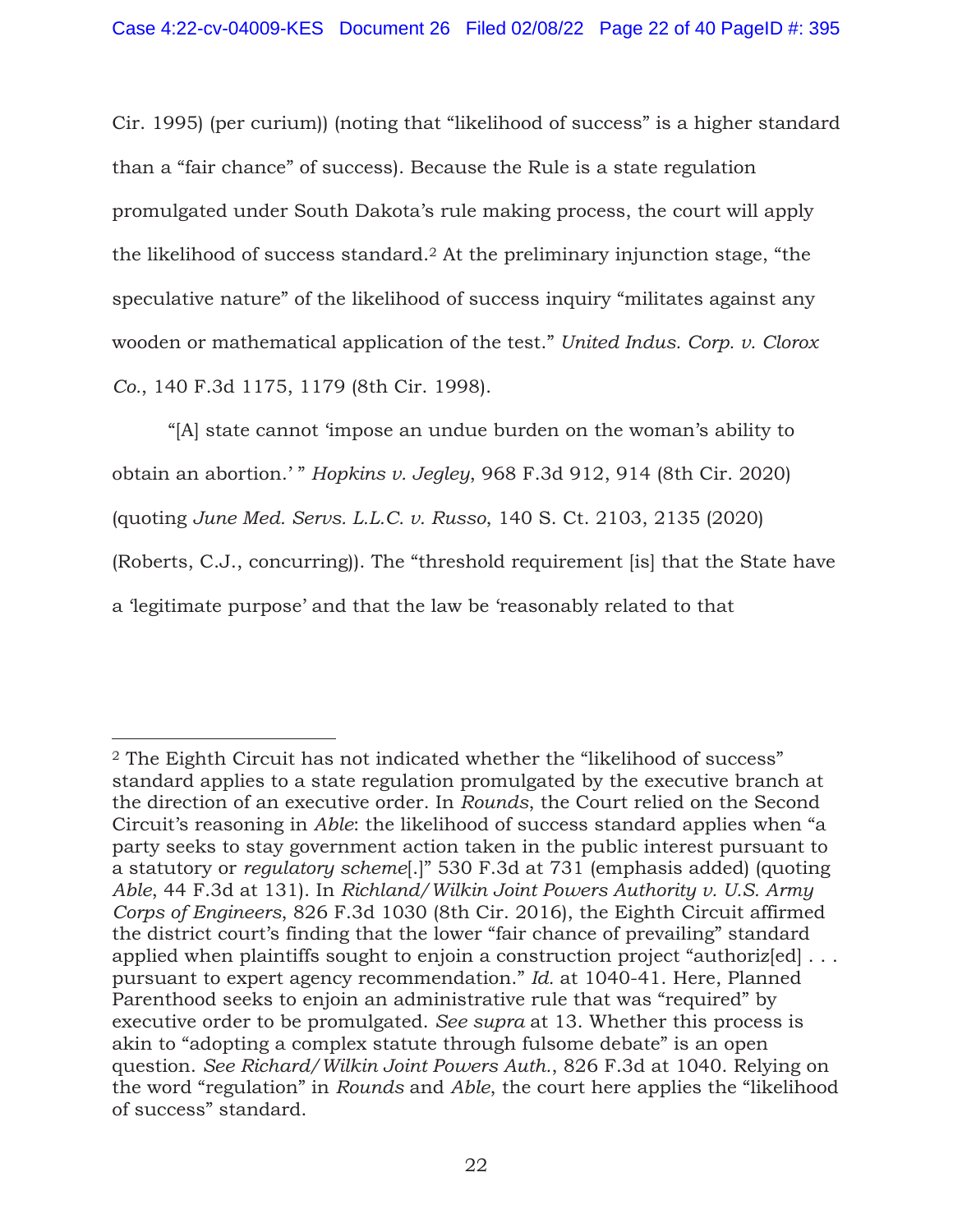goal.' " *June Medical*, 140 S. Ct. at 2138. "So long as that showing is made, the only question for a court is whether a law has the 'effect of placing a substantial obstacle in the path of a woman seeking an abortion of a nonviable fetus.' " *Id.* (quoting *Casey*, 505 U.S. at 877).

# **1. Whether the Rule is reasonably related to a legitimate purpose**

 Planned Parenthood argues that the Rule lacks a legitimate purpose regarding the Rule's mandatory third appointment for dispensing misoprostol; and, even if there is a legitimate purpose, the Rule is not reasonably related to that purpose. *See* Docket 4 at 11-14. The state defendants argue that rational basis review applies to this issue. Docket 19 at 20. And under rational basis, the state defendants conclude that the Rule is reasonably related to three purported purposes that they identify and explain in their brief. *Id.* at 20-23. The state defendants urge the court to apply the rational basis standard articulated in *Heller v. Doe*, 509 U.S. 312 (1993):

A statute is presumed constitutional and "[t]he burden is on the one attacking the legislative arrangement to negative every conceivable basis which might support it," whether or not the basis has foundation in the record. Finally, courts are compelled under rational-basis review to accept a legislature's generalizations even when there is an imperfect fit between means and ends.

*Id.* at 320 (cleaned up) (quoting *Lehnhausen v. Lake Shore Auto Parts Co.*, 410 U.S. 356, 364 (1973); *see also* Docket 19 at 20.

 But in *Casey*, the Supreme Court stated that "a statute which, while furthering . . . [a] valid state interest, has the effect of placing a substantial obstacle in the path of a woman's choice cannot be considered a permissible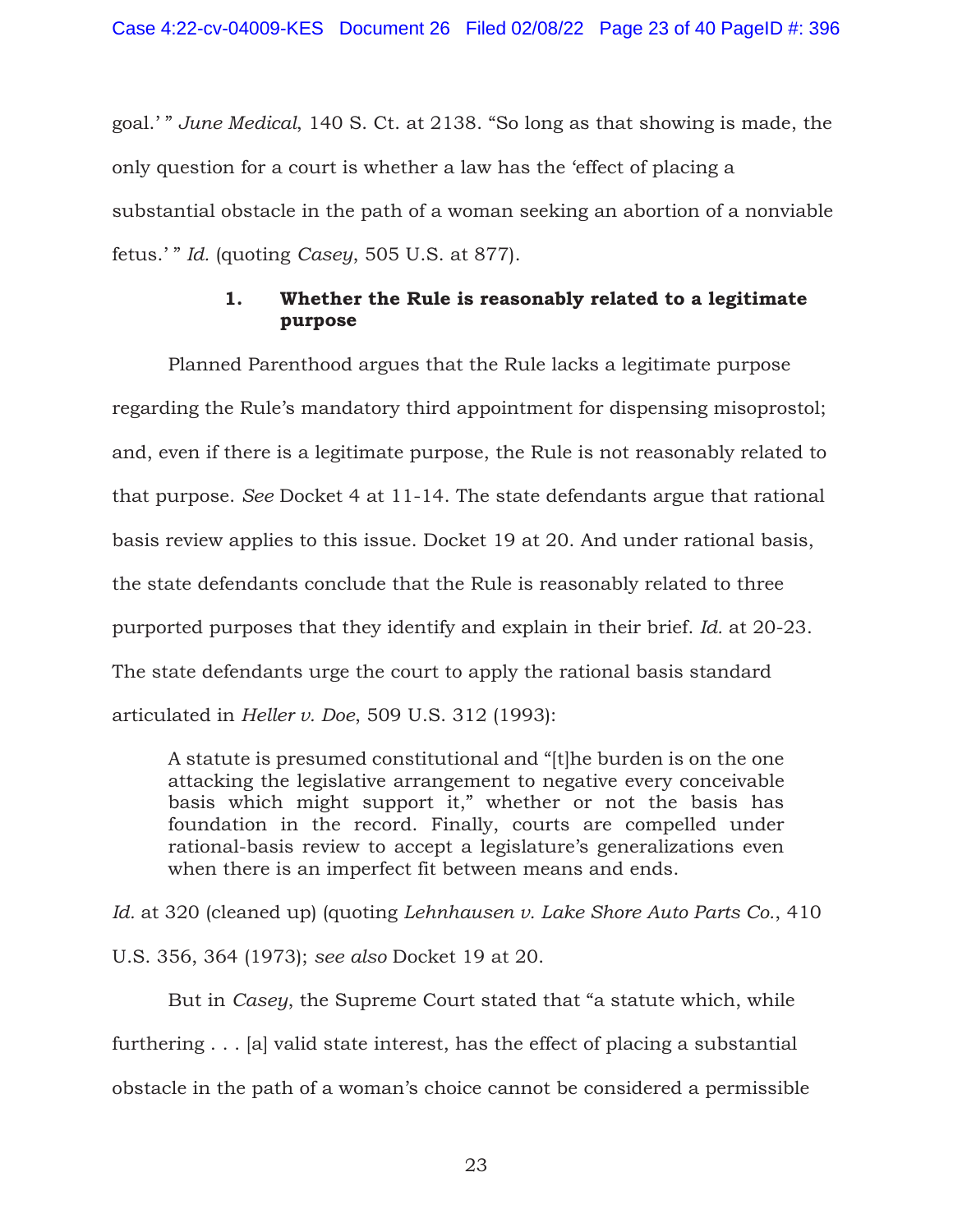means of serving its legitimate ends." 505 U.S. at 877. And in *Hellerstedt*, the Supreme Court held that it "is wrong to equate the judicial review applicable to the regulation of a constitutionally protected personal liberty with the less strict review applicable where, for example, economic legislation is at issue." *Hellerstedt*, 136 S. Ct. at 2309. That standard of "less strict review," rational basis, is well-established: that a law will be upheld "if there is any reasonably conceivable state of facts that could provide a rational basis for the classification" in the law. *TCF Nat'l Bank v. Bernanke*, 643 F.3d 1158, 1165 (8th Cir. 2011) (quoting *FCC v. Beach Commc'ns, Inc.*, 508 U.S. 307, 313 (1993)).

Declining to use rational basis, the Supreme Court in *Hellerstedt* explained:

[I]n *Gonzales* the Court, while pointing out that we must review legislative "factfinding under a deferential standard," added that we must not "place dispositive weight" on those "findings." *Gonzalez* went on to point out that the "Court retains an independent constitutional duty to review factual findings where constitutional rights are at stake."

*Hellerstedt*, 136 S. Ct. at 2310 (emphasis omitted) (internal citations omitted) (quoting *Gonzales*, 550 U.S. at 165). In *Gonzales*, the Court looked to the "recitals" of the challenged law to determine its purpose. 550 U.S. at 156. Without similar recitals or legislative findings accompanying the challenged law in *Hellerstedt*, the Court "infer[red] that the legislature sought to further a constitutionally acceptable objective[.]" 136 S. Ct. at 2310. But there, the Court also looked to the "great weight of the evidence" in front of the district court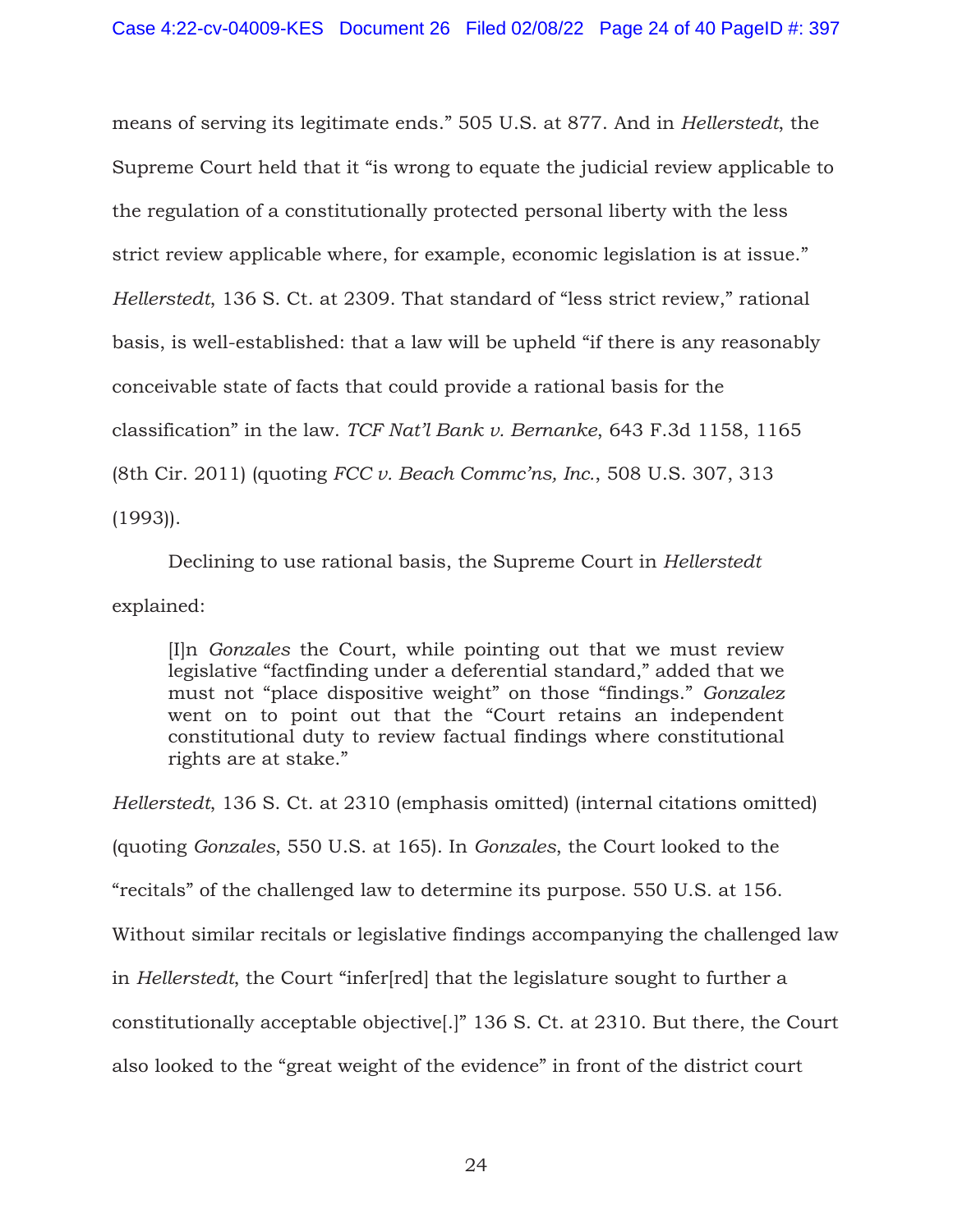and its review of the benefits of the law to determine its purpose. *Id.* at 2311; *see also June Medical*, 140 S. Ct. at 2138 (Roberts, C.J., concurring) ("*Casey* discussed benefits in considering the threshold requirement that the State have a "legitimate purpose" and that the law be "reasonably related to that goal.").

 Here, the court finds that the Rule regulates a constitutionally protected personal liberty, a person's right to seek an abortion. *See Hellerstedt*, 136 S. Ct. at 2309-10. Thus, the court will not apply rational basis review and will apply the Supreme Court's analysis in *Hellerstedt* and *Gonzales* to this threshold issue.

 The South Dakota Secretary of Health stated that the Rule was promulgated because it was "required per the Governor's Executive Order 2021-12." Docket 5-2 at 1. Several purposes are readily apparent in the recitals and directives in the Executive Order: (1) respond to FDA rulemaking lifting the 2011 REMS restricting mifepristone to in-person dispensing; (2) ensure that mifepristone and misoprostol are dispensed in-person to medication abortion patients by a physician after an in-person examination to rule out contraindications; (3) restrict where abortion medications are dispensed and bar telemedicine medication abortions; (4) reinforce the state's informed consent procedure; (5) collect empirical data on medication abortions; and (6) enhance reporting requirements for medication abortions. Docket 1-2 at 2-3. The Secretary's subsequent summary of the Rule's purposes is consistent with the objectives identified in the Executive Order: respond to "the expected FDA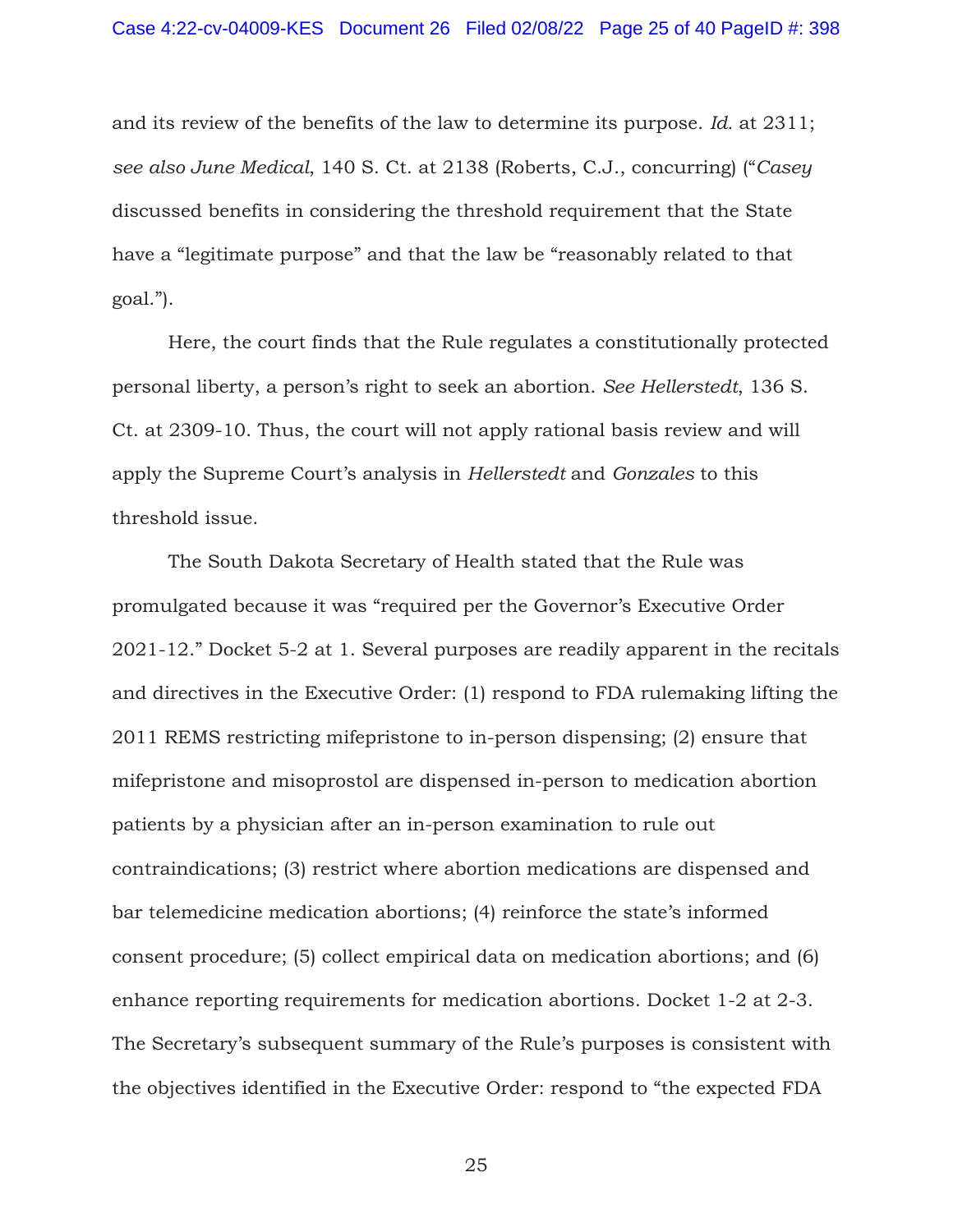lifting of additional safety protocols regarding the use of mifepristone and misoprostol" to ensure that mifepristone and misoprostol are only "prescribed and dispensed by a licensed physician and administered in-person in a licensed abortion facility consistent with SDCL 34-23A, and to require reporting of certain information." S.D. Dep't of Health, Form 14 Small Business Impact Statement Form 1 (Nov. 8, 2021),

https://rules.sd.gov/Uploads/684\_BusinessImpactStatement.pdf (cited at Docket 5-2 at 1). Because Planned Parenthood seeks an injunction of the mandatory third appointment and accompanying delay period, the court focuses on the first three purposes, as identified above, that relate to the administration of misoprostol in the Governor's Executive Order.

First, Planned Parenthood argues that the Department's stated purpose of responding to FDA changes regarding both mifepristone and misoprostol is misguided because the FDA has not recently taken action with regard to misoprostol. Docket 4 at 12. Here, the record indicates that in 2021 the FDA suspended, and later eliminated, the REMS that required in-person administration of mifepristone. But the FDA, which has never required inperson administration of misoprostol, has not recently made any change regarding misoprostol. While the Executive Order did not incorrectly refer to FDA changes regarding misoprostol, the Secretary's explanation of the Rule did. Thus, to the extent the Rule seeks to respond to FDA changes regarding misoprostol, the Rule lacks a legitimate purpose.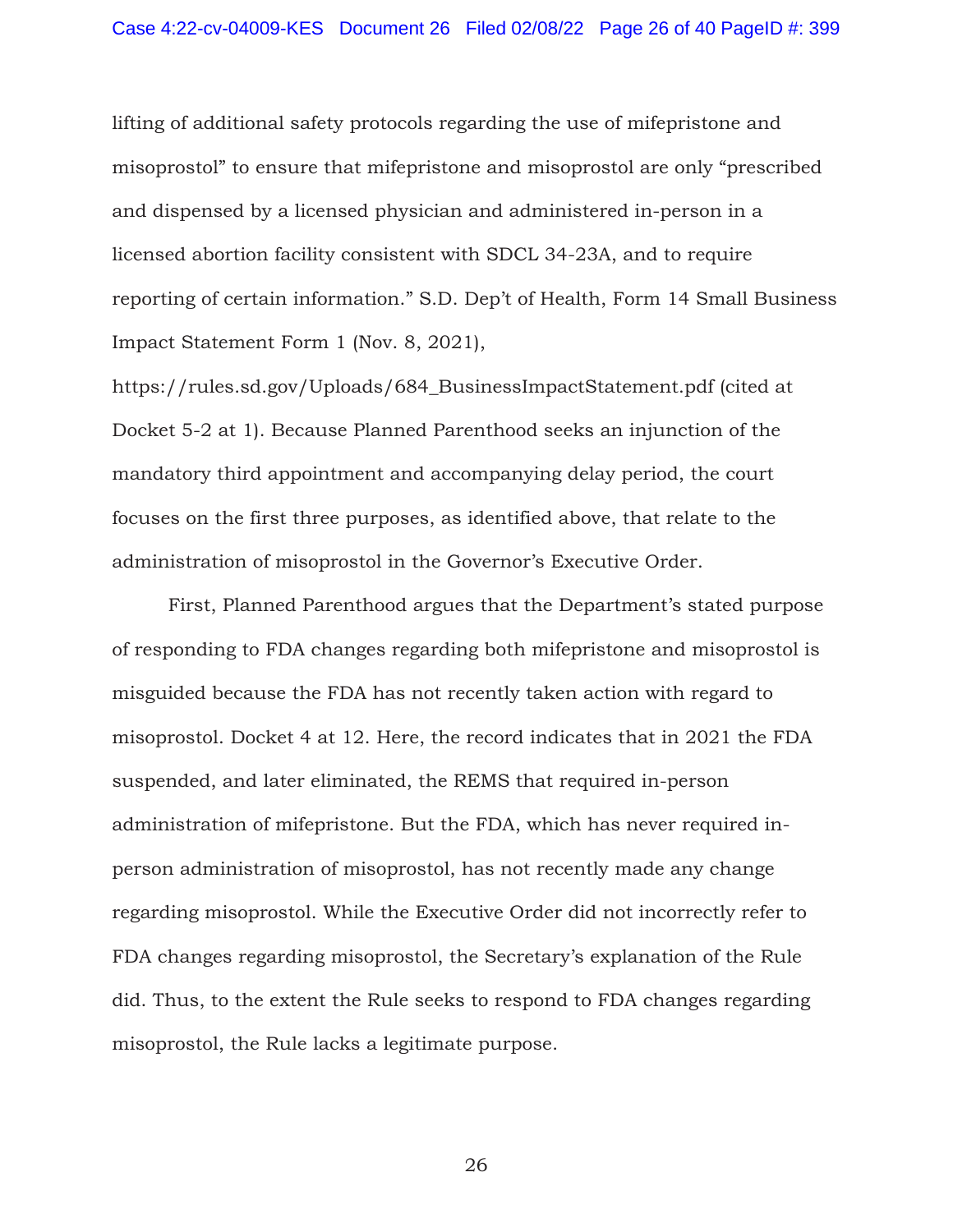Second, Planned Parenthood argues that the purposes of banning telemedicine abortions and requiring in-person dispensing of mifepristone and misoprostol following an examination for counterindications are moot, because existing state law requires two clinic appointments, including an examination, before mifepristone and misoprostol are dispensed in-person. *Id.* at 13. Here, Planned Parenthood has only established that these purposes are redundant with existing law, not that they are illegitimate. Planned Parenthood states that at-home administration of mifepristone is safe, but it does not argue that a ban on telemedicine or requiring in-person dispensing (as opposed to administration) are undue burdens on patients. Thus, the courts finds that the second and third purposes are legitimate.

Alternatively and additionally, Planned Parenthood claims that the Rule's mandatory third appointment for the administration of misoprostol, and the accompanying delay period, are not reasonably related to the Rule's stated purposes. *Id.* at 12-13. They argue that any further restriction on misoprostol has no reasonable relation to anything in the Executive Order. *See id.* Specifically, they point out that misoprostol is already dispensed by a physician in the clinic; the Executive Order makes no mention of the need for an additional appointment or a mandatory time delay. *See id.* And Planned Parenthood argues that the Rule's third appointment and time delay actually put patients at greater risk and impose an undue burden. *Id.* at 14.

Here, the third appointment and mandatory time delay appear for the first time in the Rule. Nothing in the Executive Order indicates a change in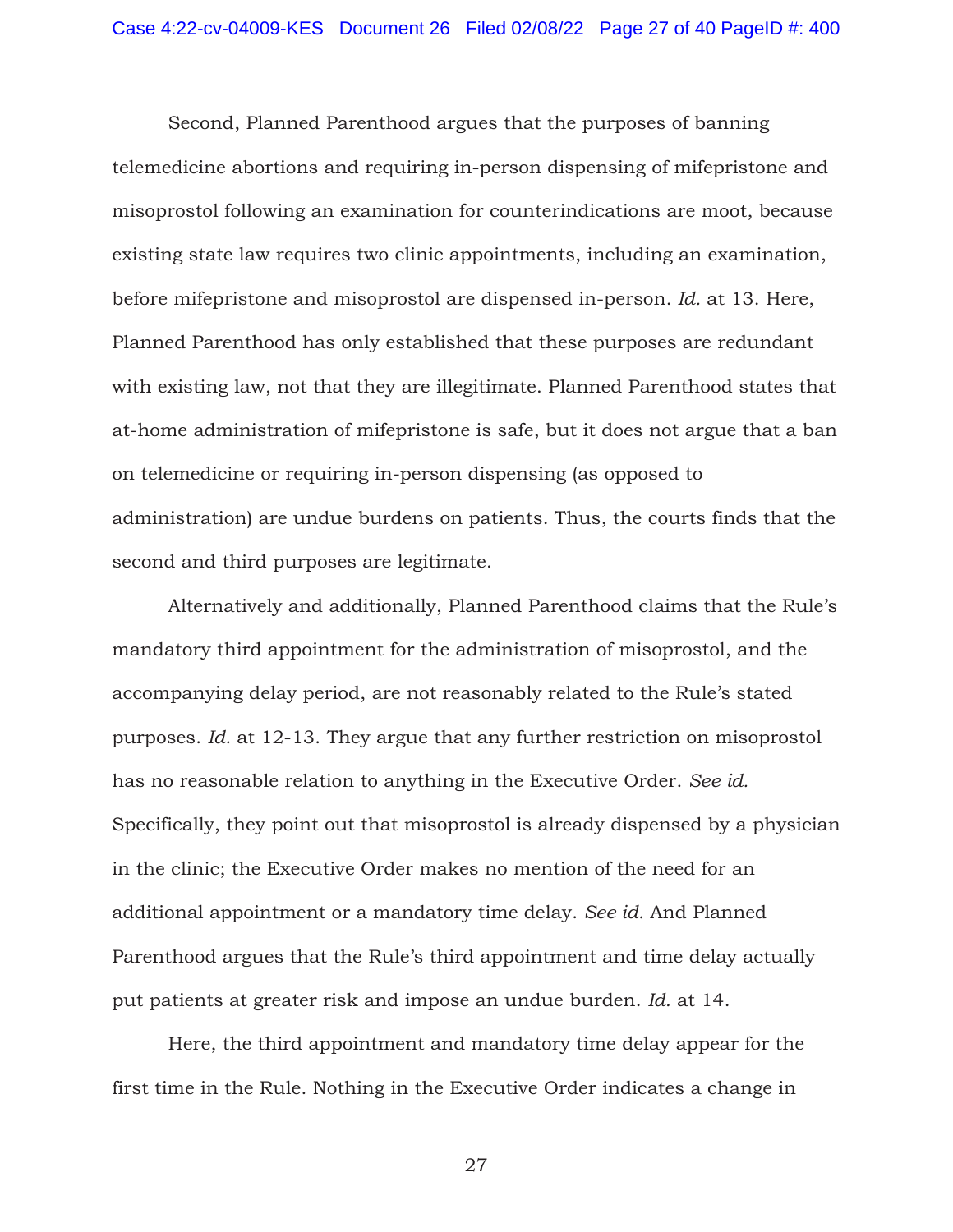FDA regulations regarding misoprostol. And as the court discusses below, the third appointment and time delay for misoprostol increase the risks to patients' health. Thus, the court finds that the portion of the Rule sought to be enjoined is not reasonably related to the purposes as stated by the executive branch. Because the part of the rule challenged by Planned Parenthood fails to meet this threshold requirement, that part of the Rule should be enjoined on this basis alone. But to fully address the parties' arguments regarding Planned Parenthood's facial and as-applied challenges to the Rule, the court proceeds with the undue burden analysis.

## **2. Whether the Rule imposes an undue burden**

 To establish an undue burden, Planned Parenthood must demonstrate that "in a large fraction of the cases in which [the Rule] is relevant, it will operate as a substantial obstacle to a woman's choice to undergo an abortion." *Planned Parenthood of Ark. & E. Okla. v. Jegley*, 864 F.3d 953, 958 (8th Cir. 2017) (quoting *Casey*, 505 U.S. at 895). "The Supreme Court has clarified that "cases in which the provision at issue is relevant" is a narrower category than "all women," "pregnant women," or even "women seeking abortions identified by the State." *Id.* (emphasis omitted) (quoting *Hellerstedt*, 136 S. Ct. at 2320); *see also Casey*, 505 U.S. at 894-95. In *Jegley*, the Eighth Circuit found that "because the contract-physician requirement only applies to medicationabortion providers, the 'relevant denominator' here is women seeking medication abortions in Arkansas." *Id.* There are three issues that must be resolved in order to determine whether Planned Parenthood has met their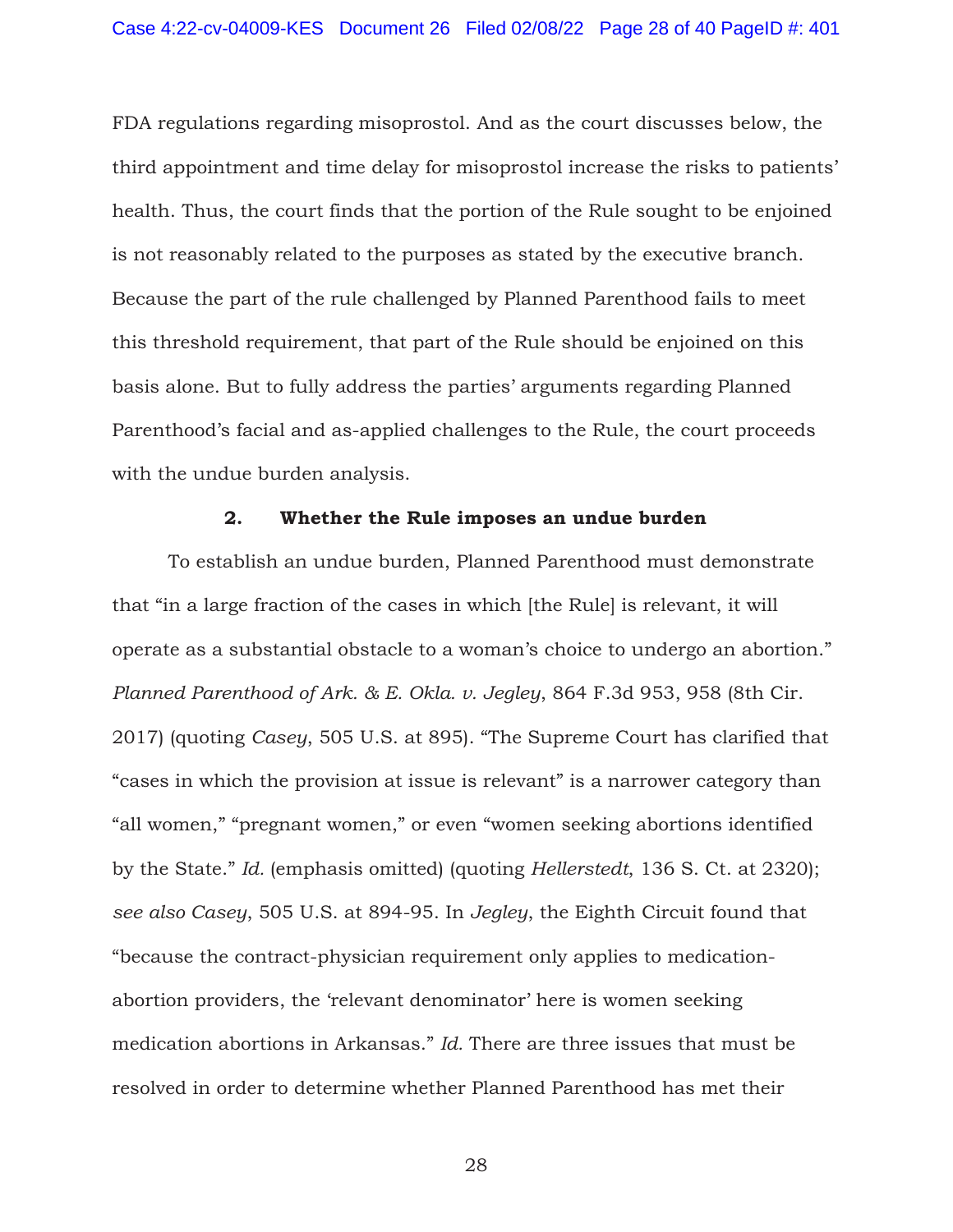burden: (1) in what cases is the Rule "relevant"; (2) does the Rule create a "substantial obstacle to a woman's choice to undergo an abortion" in those cases in which the Rule is "relevant"; and (3) is the substantial obstacle present in a "large fraction" of the "relevant" cases. *See, e.g.*, *Planned Parenthood Minn., N.D., S.D. v. Daugaard*, 799 F. Supp. 2d 1048, 1060 (D.S.D. 2011) ("the relevant cases are those that involve a woman who has chosen to undergo an abortion and would otherwise not consult with a pregnancy help center"); *Casey*, 505 U.S. at 895 (limiting the relevant cases to "married women seeking abortions who do not wish to notify their husbands of their intentions and who do not qualify for one of the statutory exceptions to the notice requirement").

 Planned Parenthood claims that the Rule is relevant only to patients seeking a medication abortion in South Dakota. Docket 24 at 15. They argue that the Rule is an "actual restriction" only for medication abortion patients, and not all of its abortion patients. *Id.* (citing *Hellerstedt*, 136 S. Ct. at 2320). The state defendants argue that the denominator should include all people seeking an abortion at Planned Parenthood because Planned Parenthood's undue burden argument rests on the effects the Rule would have on that group. Docket 19 at 14.

 Under *Jegley* and *Casey*, the court finds that the relevant cases, or denominator, are limited to Planned Parenthood's medication abortion patients. But because part of Planned Parenthood's undue burden argument rests on effects on all its abortion patients, the court finds that the Rule is also relevant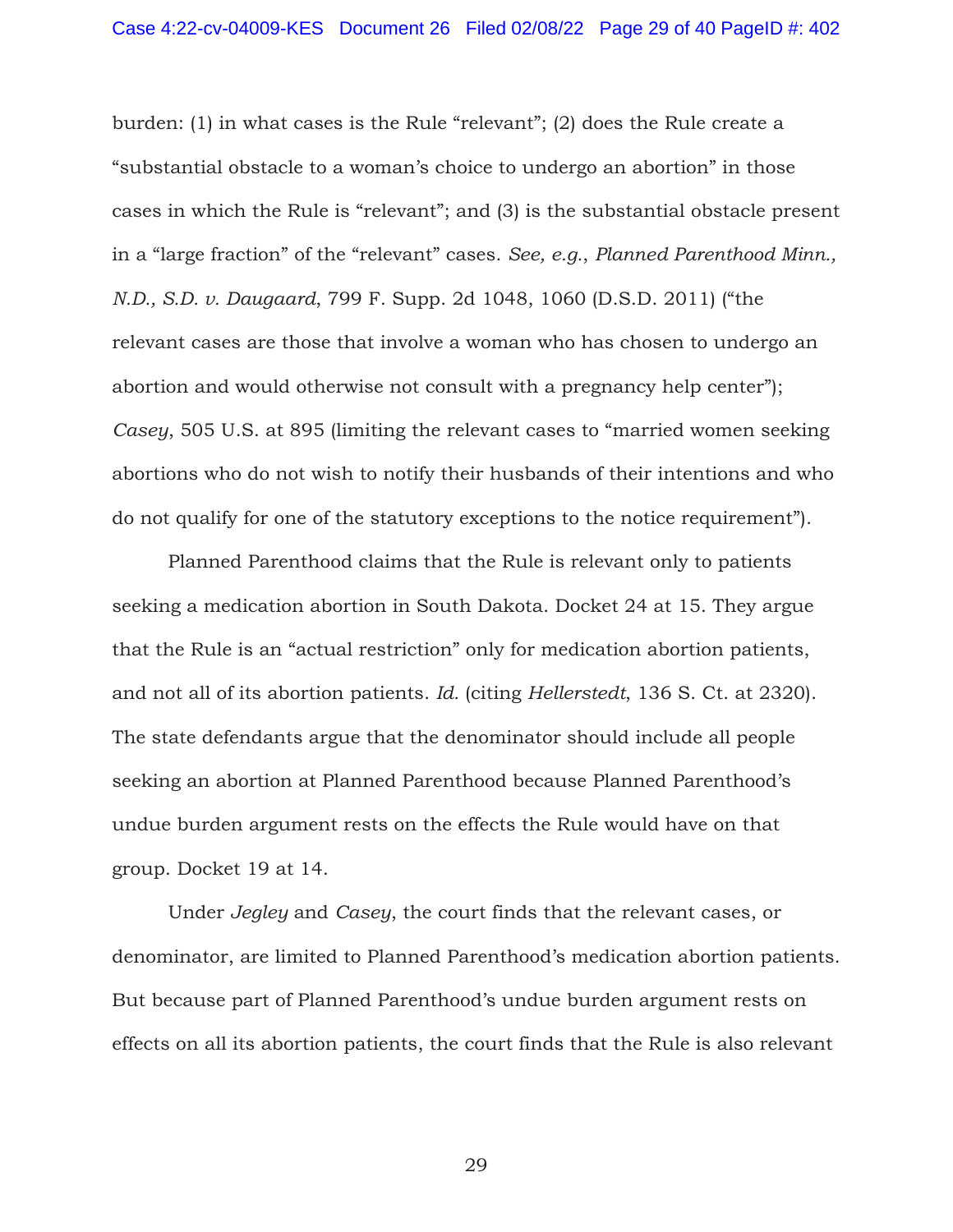to that group as well. Thus, the court analyzes whether the Rule imposes a substantial obstacle on a large fraction of patients in both groups.

The next step is to determine whether the Rule creates "a substantial obstacle to a woman's choice to undergo an abortion" for a "large fraction" of relevant cases. *See Daugaard*, 799 F. Supp. 2d at 1060. The Supreme Court "has made clear that a State may promote but not endanger a woman's health when it regulates the methods of abortion." *Stenberg v. Carhart*, 530 U.S. 914, 931 (2000) (citations omitted). "As with any medical procedure, the State may enact regulations to further the health or safety of a woman seeking an abortion. Unnecessary health regulations that have the purpose or effect of presenting a substantial obstacle to a woman seeking an abortion impose an undue burden on the right." *Casey*, 505 U.S. at 878.

Concerning what constitutes a large fraction, the Supreme Court in *Casey* addressed the constitutionality of, among other provisions, a "spousal notification requirement." *Id.* at 893. The relevant cases in *Casey* with regard to that requirement were "married women seeking abortions who do not wish to notify their husbands of their intentions and who do not qualify for one of the statutory exceptions to the notice requirement." *Id.* at 895. The Court held that the requirement was unconstitutional under the "large fraction" test after it found that the requirement was "likely to prevent a significant number of [those] women from obtaining an abortion." *Id.* at 893-94. This language and reasoning indicates that the term "large fraction" should not be construed as some numerical threshold that must be established. *See id.* The Eighth Circuit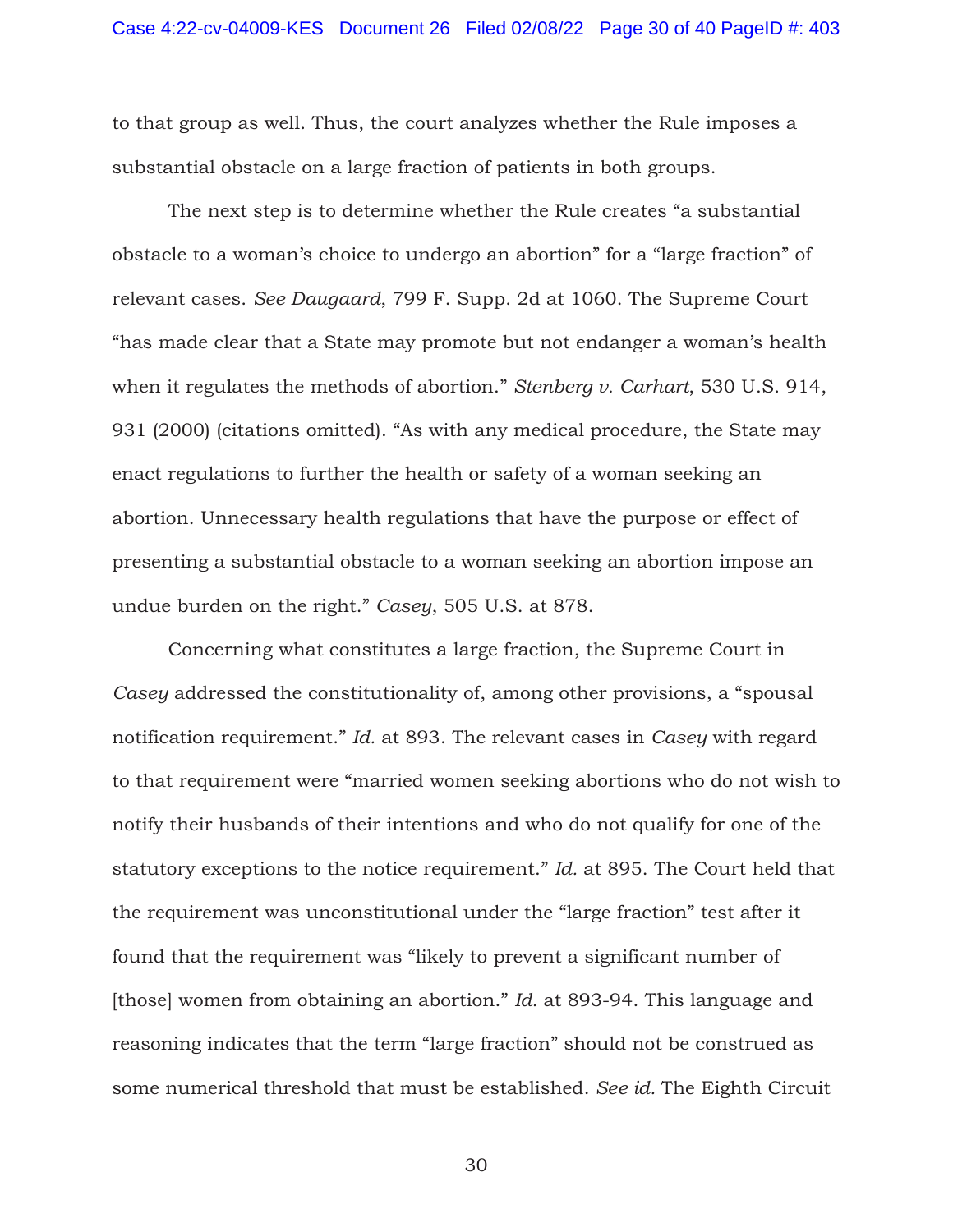has recognized that 18% can constitute a "large fraction," though it has not set that number, or any number, as a brightline minimum. *See Planned Parenthood, Sioux Falls Clinic v. Miller*, 63 F.3d 1452, 1462 & n.10 (8th Cir. 1995).

Planned Parenthood argues that the third appointment for dispensing misoprostol, and the accompanying 24 to 72 hour delay for the third appointment, impose substantial obstacles for medication abortion patients. Docket 4 at 15-23. First, they argue that the Rule would eliminate access to medication abortion. *Id.* at 15; Docket 24 at 15. On this point, the record indicates that Planned Parenthood would not be able to comply with the Rule's third appointment and 24 to 72 hour delay requirements based on physician availability. This result would affect 100% of Planned Parenthood's medication abortion patients. Medication abortion is safer for some patients than a procedural abortion. A medication abortion is medically indicated for some patients. And for those who are victims of domestic violence or rape, medication abortion is preferable. The alternative, procedural abortion, is more invasive—a fact that imposes an obstacle for patients who prefer the flexible timing and lesser degree of bodily invasion of a medication abortion. Thus, the court finds that the effect of eliminating medication abortion for all patients who seek a medication abortion at Planned Parenthood is a substantial obstacle for 100% of relevant cases, which constitutes a large fraction.

Second, Planned Parenthood argues that the third appointment for dispensing misoprostol, and the accompanying 24 to 72 hour delay, for the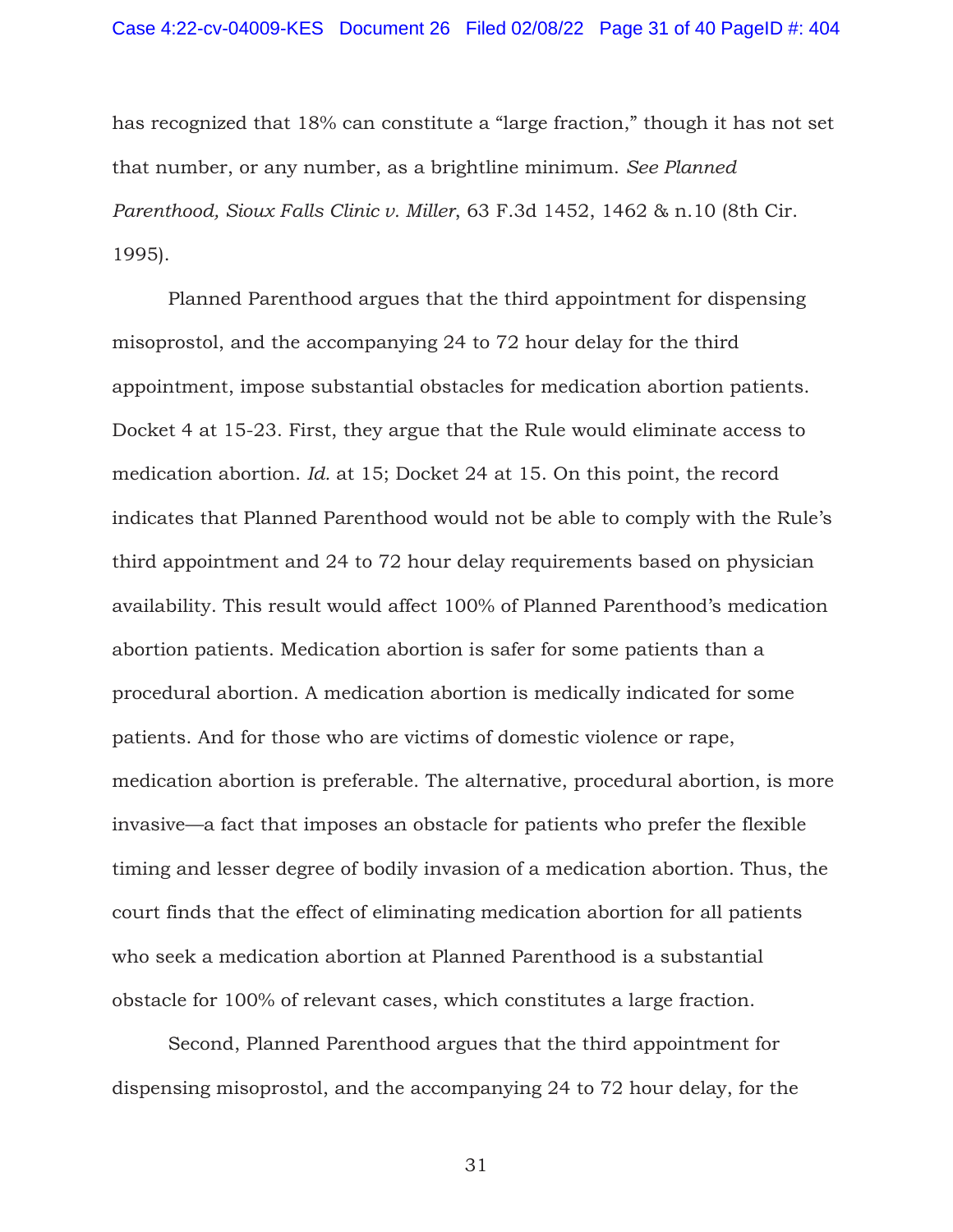third appointment, impose substantial obstacles for medication abortion patients because, even if Planned Parenthood could implement the Rule, the Rule is an unnecessary regulation. Docket 4 at 15-23. The record shows that the FDA—an entity that both Planned Parenthood and the state defendants point to as authoritative—does not require misoprostol to be administered by a physician in a clinic. The FDA allows self-administration of misoprostol at a location of the patient's choosing. And the FDA recommends that it be administered 24 to 48 hours after mifepristone, not 24 to 72 hours as is permitted under the Rule. Specifically, the FDA has found that there is no medical rationale against permitting self-administration of misoprostol. But there is medical rationale for not requiring a separate clinic appointment for the administration of misoprostol. The requirement of a third appointment necessarily puts all medication abortion patients at greater risk of hemorrhage or other complications because it requires an unnecessary trip to the clinic that could be missed or delayed, thus interrupting the medication regimen. Those unnecessary risks are burdens in themselves. The court finds that the third appointment and mandatory delay are an unnecessary regulation and thus a substantial obstacle for all patients seeking a medication abortion.

Planned Parenthood argues that even if it could comply, the Rule would impose substantial travel and logistical obstacles on abortion patients, 40% of whom are mediation abortion patients. Docket 4 at 20. Forty-four percent of patients would have to travel to the Sioux Falls clinic from somewhere outside the clinic's two-county area. Twenty-four percent of patients would travel 150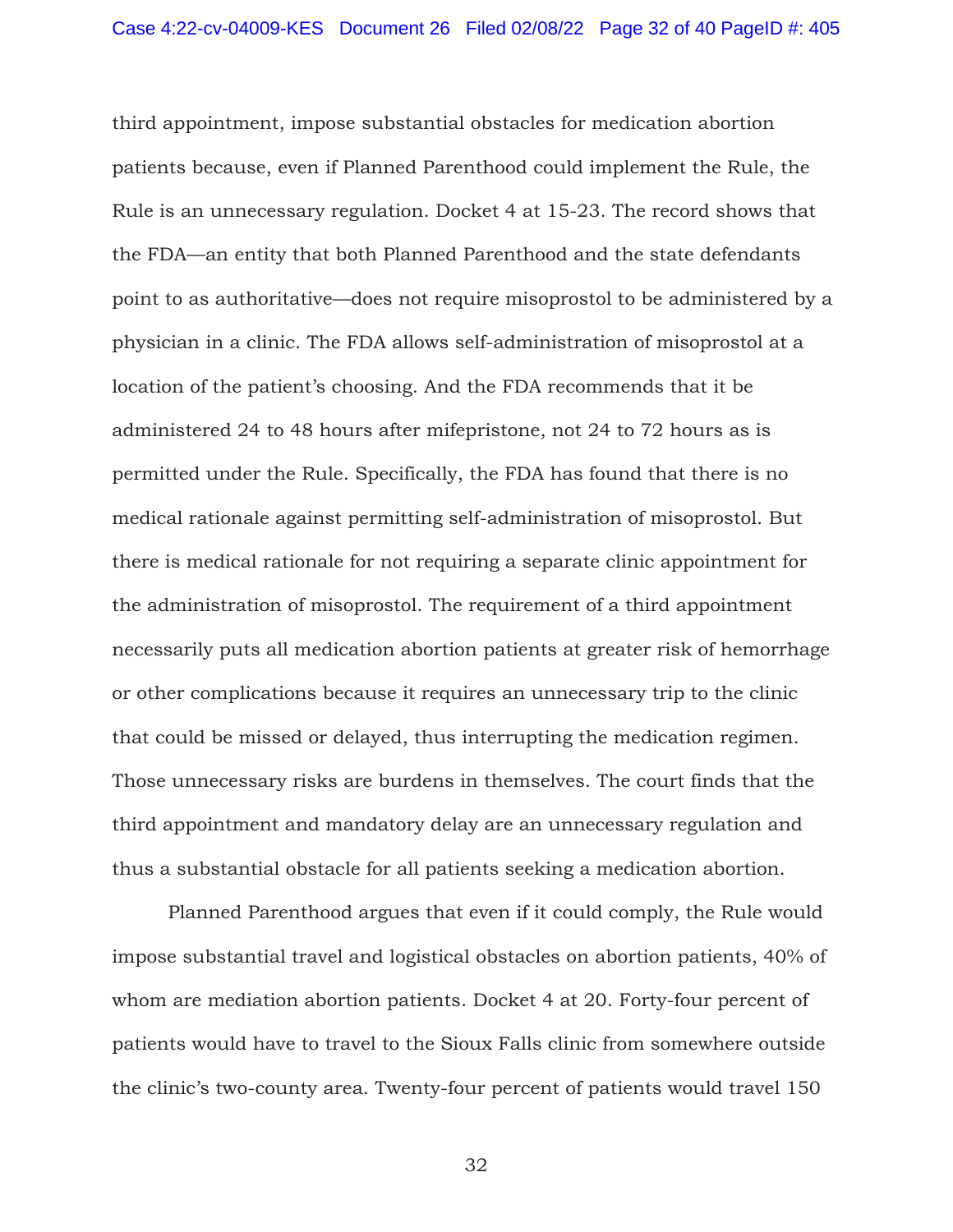miles round trip, or 450 miles total for the three appointments required under the Rule. For the many patients who rely on public transportation, ridesharing, or a borrowed vehicle, the likelihood that they could successfully return for a third appointment time within the 24 to 72 hour delay period is low. And because 39% of all patients are at or below 110% of the federal poverty level, the third appointment adds to the already substantial financial obstacles of travel. Patients' travel obstacles are compounded by the fact that just over half of patients have a high school degree or less education—a fact that indicates patients have a low degree of flexibility to leave work. Nearly-two thirds needs to arrange care for their other child or children, especially the 86% who are unmarried. In addition to these many obstacles to traveling to their third appointment, patients face the obstacle of increased risk to health if they are unable to timely return for the third appointment and receive misoprostol to complete the abortion. For the 22% of patients who had a medication abortion at 10 weeks LMP in 2021, the Rule imposes an obstacle by risking that the third appointment will push them past 11 weeks LMP when medication abortion is safest and available at Planned Parenthood. Because people seeking an abortion in South Dakota must already travel to the Sioux Falls clinic twice, requiring a third appointment at a specific time would further compound patients' financial, logistical, and health obstacles. The court finds these requirements do "not merely make abortions a little more difficult or expensive to obtain," but rather amount to substantial obstacles for a large fraction of medication abortion patients. *See Casey*, 505 U.S. at 893.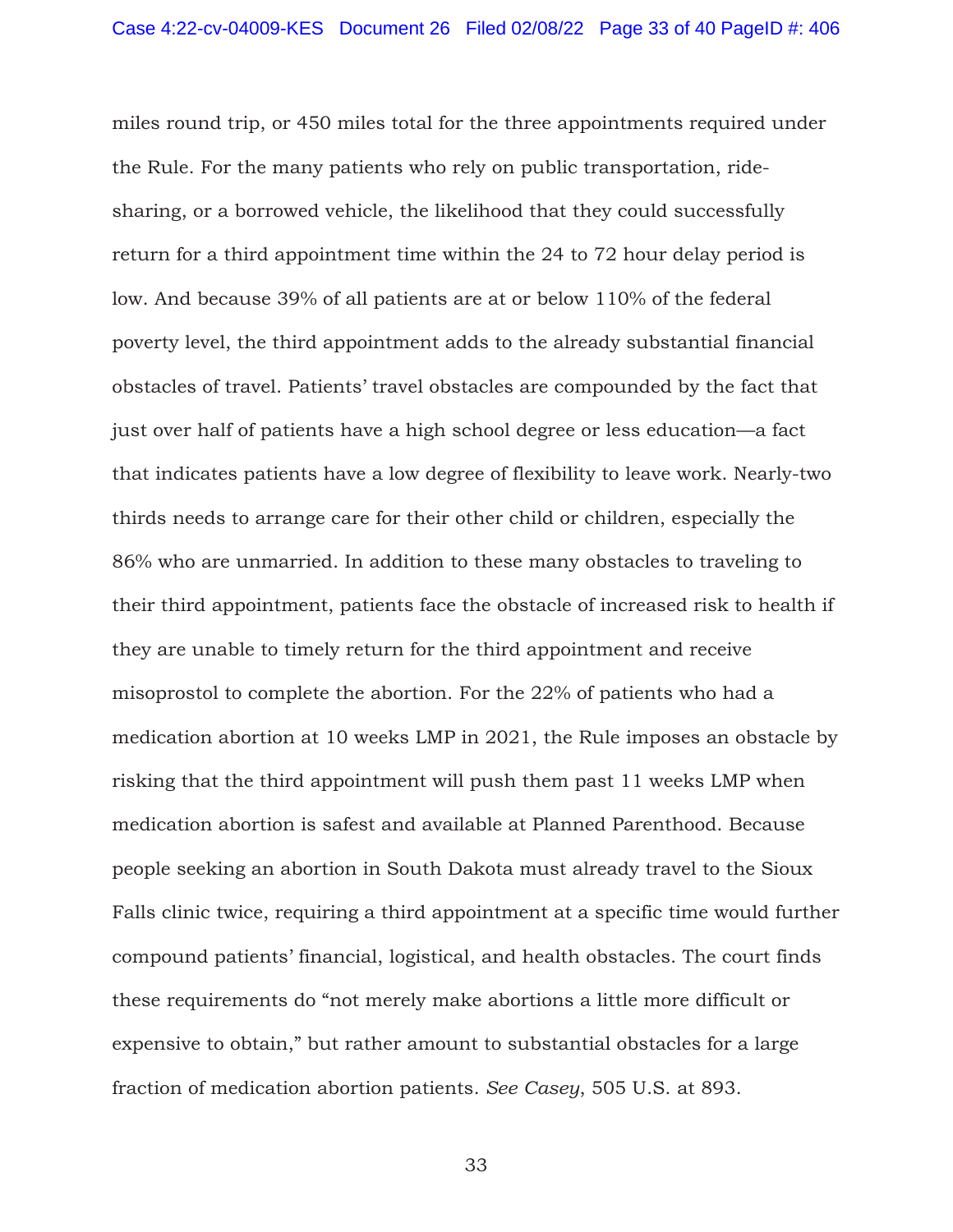Finally, Planned Parenthood argues that the Rule imposes a substantial burden on all abortion patients, because the Rule would require the clinic to end medication abortion services. Docket 4 at 18-19. This, in turn, would congest Planned Parenthood's already busy schedule of procedural abortions, and thus would have a negative effect on the availability of procedural abortions. Planned Parenthood asserts that, based on physician availability, it would have to reduce appointments by 30% if the Rule's third appointment and mandatory delay are not enjoined. Planned Parenthood is already scheduling abortions four weeks out. Abortions are safer and lower risk when performed earlier in gestation. Thus, the added risk associated with delayed services for all patients is a substantial obstacle for a large fraction of all patients.

 At this stage, Planned Parenthood has made a clear showing that the third appointment and mandatory delay impose substantial obstacles on a large fraction of relevant cases regardless of whether the relevant cases consist of all abortions in South Dakota or the smaller subset of medication abortions only. Thus, the court finds that the Rule likely imposes an undue burden on Planned Parenthood and its patients' right to seek an abortion. And because Planned Parenthood has made a threshold showing that it is likely to succeed on the merits of its facial challenge to the Rule, the court proceeds to weigh the other *Dataphase* factors as to the undue burden claim.3 *Rounds*, 530 F.3d at 732.

<sup>3</sup> Alternatively, Planned Parenthood seeks as-applied relief in its complaint. Docket 1 at 26. The state defendants do not dispute the evidence in the record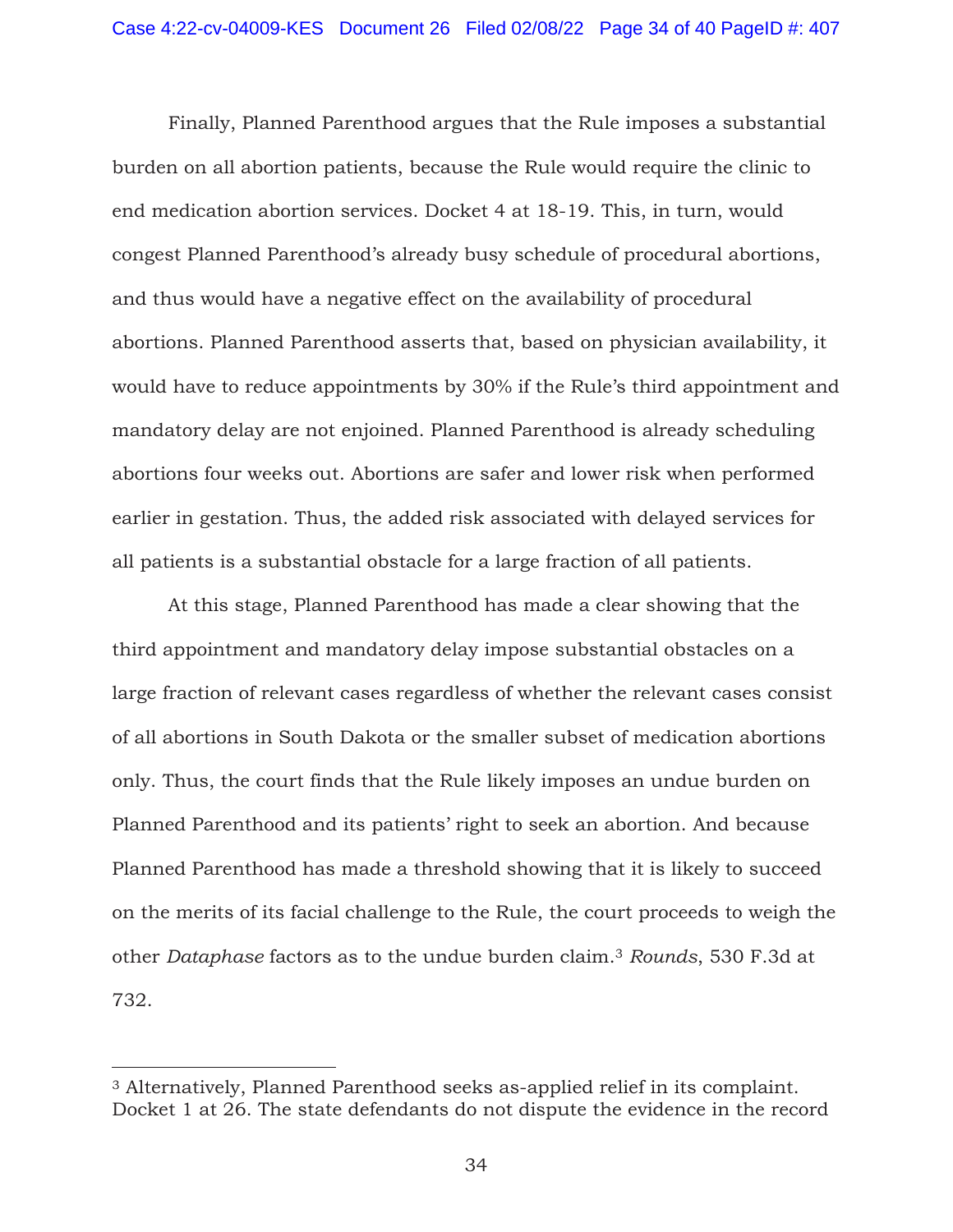# **B. Threat of Irreparable Harm**

"The basis of injunctive relief in the federal courts has always been irreparable harm and inadequacy of legal remedies." *Id.* at 732 n.5 (quoting *Beacon Theatres, Inc. v. Westover*, 359 U.S. 500, 506-07 (1959)). Under the second *Dataphase* factor, the movant must show it is "likely to suffer irreparable harm in the absence of preliminary relief[.]" *Winter v. Nat. Res. Def. Council, Inc.*, 555 U.S. 7, 20 (2008). "Constitutional violations, however brief, are unquestionably irreparable." *Daugaard*, 799 F. Supp. 2d at 1076. As discussed above, Planned Parenthood has established that it is likely to succeed on the merits with regard to enjoining enforcement of the Rule's mandatory third appointment. Thus, the court finds that this factor, the threat of irreparable harm, weighs in favor of granting the preliminary injunction.

# **C. Balance of the Hardships**

The balance of the harms factor calls for the court to balance the harms that would result in the following scenarios: (1) if the preliminary injunction was improperly denied because plaintiffs prevailed on the merits of the case; and (2) if the preliminary injunction was improperly granted because

that medication abortion is medically and socially safer for some patients, including those who wish to conceal their abortions from abusive partners. Thus, Planned Parenthood is entitled to relief as-applied to patients for whom a medication abortion is medically indicated and to patients who are at a health or safety risk of making a return trip to the clinic for a third appointment. *See Jegley*, 508 F. Supp. 3d 361, 392 (E.D. Ark. 2020); *see also Planned Parenthood Sw. Ohio Region v. DeWine*, 696 F.3d 490, 494 (6th Cir. 2012); *Planned Parenthood Cincinnati Region v. Taft*, 444 F.3d 502, 511-12, 514 (6th Cir. 2006).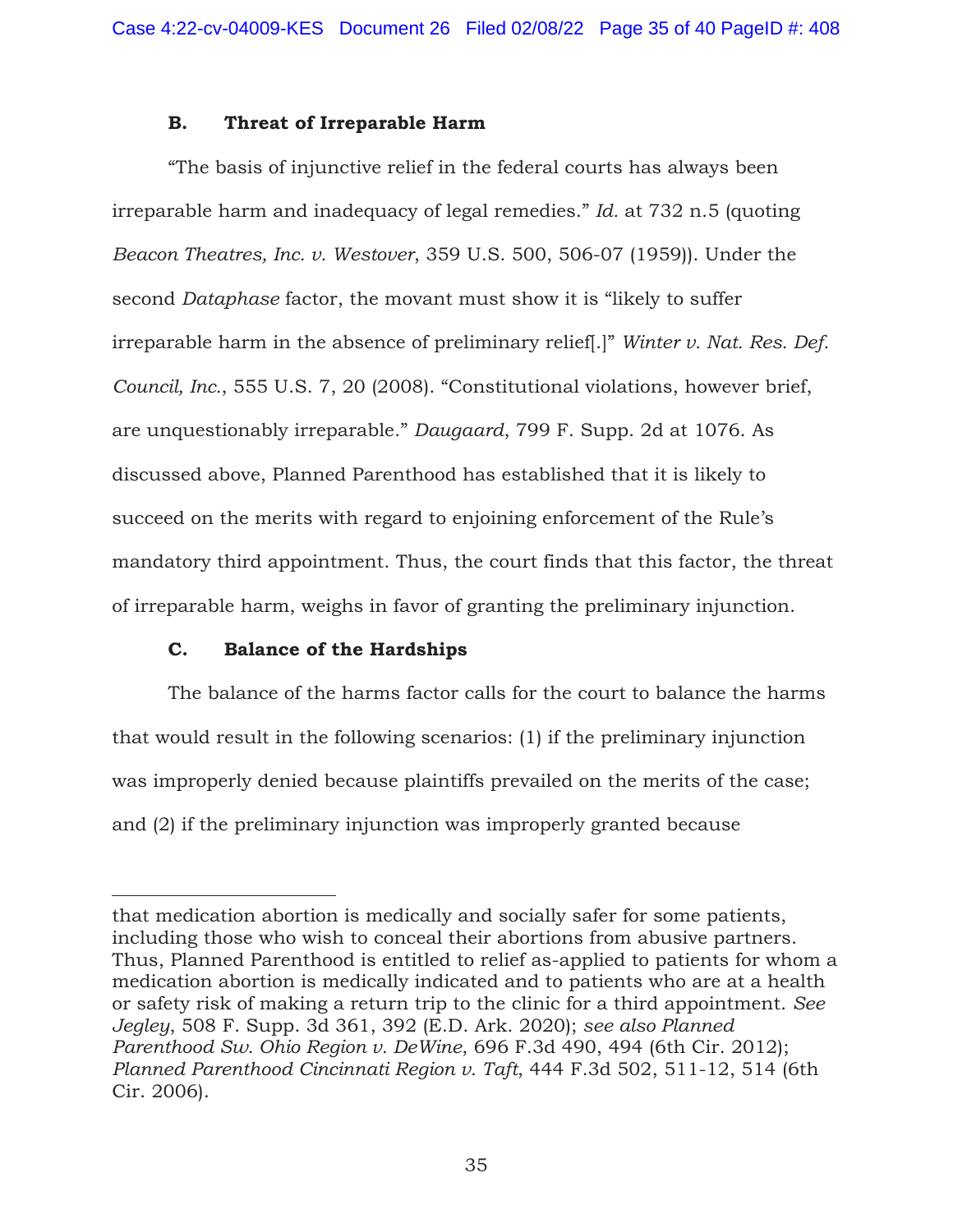defendants prevailed on the merits of the case. *See Scotts Co. v. United Indus. Corp.*, 315 F.3d 264, 284 (4th Cir. 2002) ("[W]hile cases frequently speak in the short-hand of considering the harm to the plaintiff if the injunction is denied and the harm to the defendant if the injunction is granted, the real issue in this regard is the degree of harm that will be suffered by the plaintiff or the defendant if the injunction is *improperly* granted or denied."); *see also Hillerich & Bradsby Co. v. Christian Bros., Inc.*, 943 F. Supp. 1136, 1142 (D. Minn. 1996) (balancing the harms by looking at what the harm to the defendant would be if the injunction were "improperly granted").

If the preliminary injunction is improperly denied, many people will have been unduly burdened by the Rule, and, in effect, delayed or precluded from obtaining an abortion. The extent of the harm if the preliminary injunction turns out to have been improperly granted is that the state defendants will have been wrongly prevented from carrying out their official duties.

After balancing the harm to the parties, the court finds that all parties are potentially exposed to harm if the preliminary injunction is found to have been improperly granted or denied. But when considering the nature of the parties' interest that are at stake, the potential harm to Planned Parenthood's interests are more severe because the harms directly affect a constitutional right. Thus, the court finds that the balance of the harms weighs in favor of granting the preliminary injunction.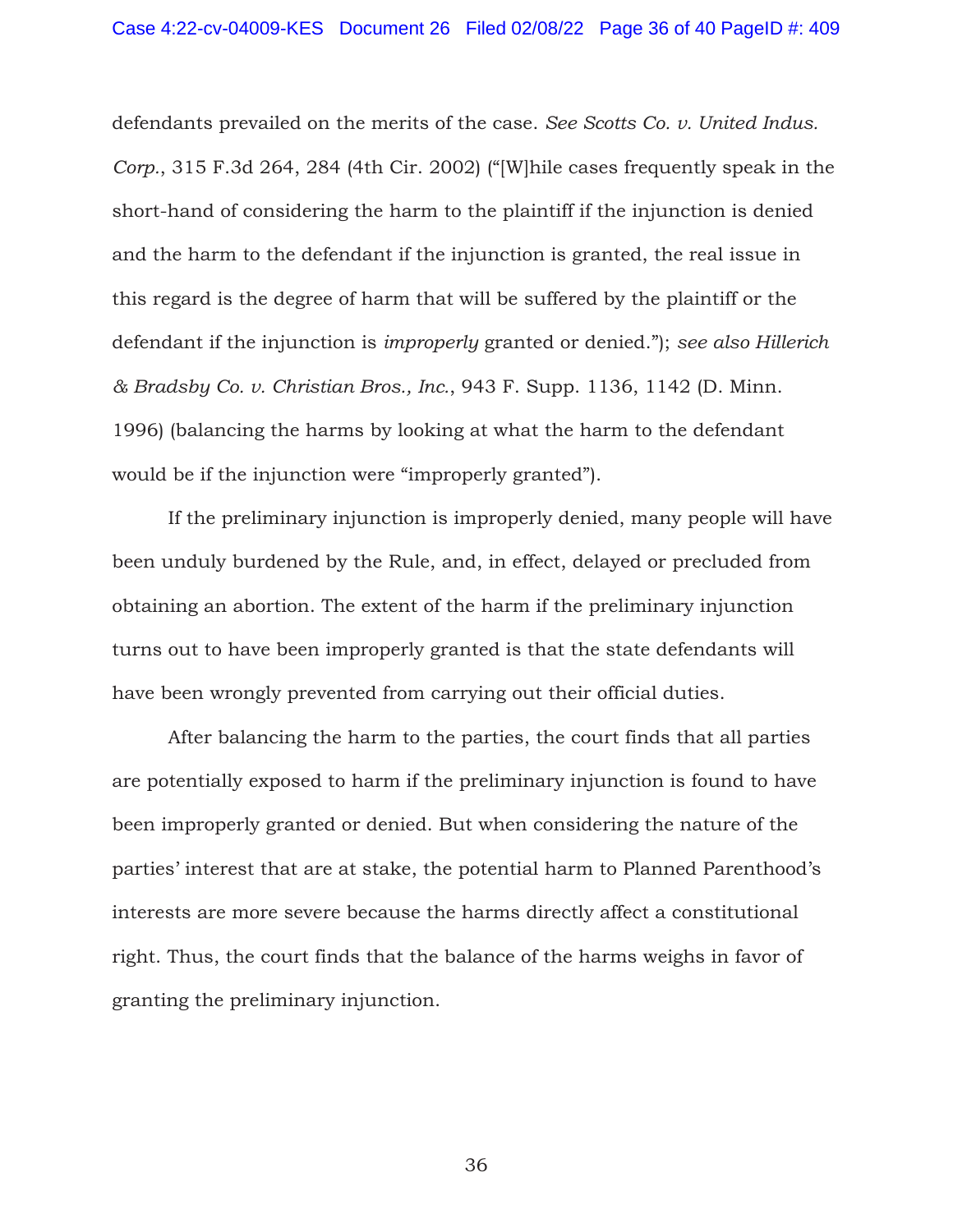## **D. Public Interest**

As discussed above, Planned Parenthood has demonstrated by a clear showing that it is likely to succeed on the merits of its undue burden claim. There is a public interest in protecting the right to choose an abortion. And the public has a clear interest in ensuring the supremacy of the United States Constitution. While the public also has an interest in the enforcement of state administrative rules, that interest is secondary to the public interest expressed above. Thus, the court finds that this factor weighs in favor of granting the preliminary injunction.

## **II. Equal Protection Claim**

Planned Parenthood claims that the Rule's differential treatment of patients and providers using misoprostol for abortions violates the Equal Protection Clause. They argue that the Rule treats patients taking misoprostol for the purpose of terminating their pregnancy different than similarly situated patients taking it for other purposes, for example to manage miscarriage or postpartum hemorrhaging. This differential treatment "fails equal protection review under any level of scrutiny," and they cite the standard for both rational basis and strict scrutiny. Docket 4 at 23. The state defendants argue that rational basis applies, and under that standard the Rule does not violate the Equal Protection Clause. Docket 19 at 23.

 Under the Fourteenth Amendment, "[n]o State shall make or enforce any law which shall . . . deny to any person within its jurisdiction the equal protection of the laws." U.S. Const. amend. XIV, § 1. And under the Equal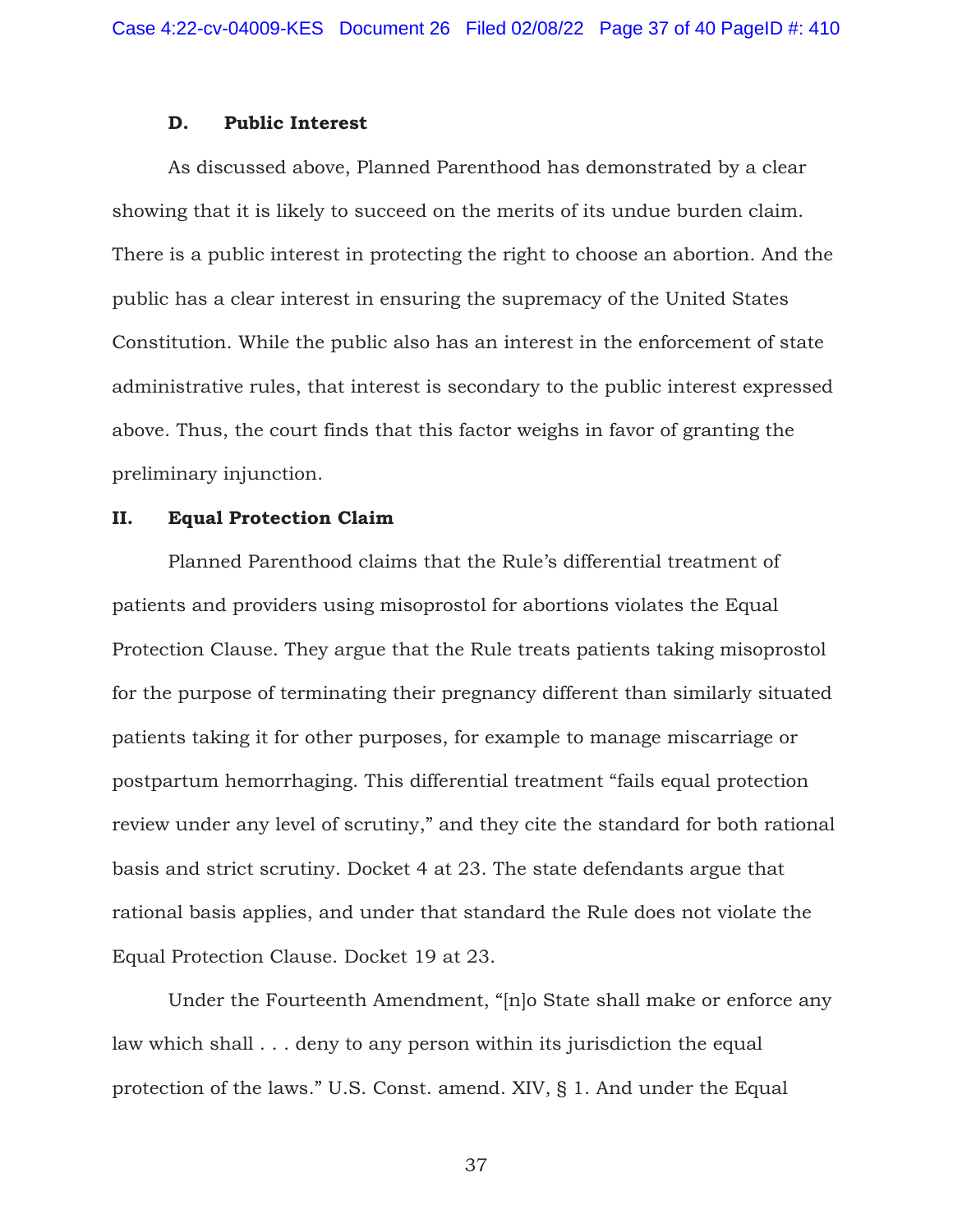Protection Clause in the Amendment, "all persons similarly situated shall be treated alike." *Stevenson v. Blytheville Sch. Dist. # 5*, 800 F.3d 955, 970 (8th Cir. 2015) (quoting *City of Cleburne v. Cleburne Living Ctr.*, 473 U.S. 432, 439 (1985)). The standard of review for regulations that "touch upon the right to an abortion" is the undue burden standard. *Planned Parenthood of Mid-Missouri & E. Kan., Inc. v. Dempsey*, 167 F.3d 458, 464 (8th Cir. 1999) (citing *Casey*, 505 U.S. at 871-74, 884-85); *see also id.* ("Since *Casey*, we have applied the undue burden test in cases involving legislation that affects the right to abortion.")

 Here, the Rule requires that a physician administer misoprostol to a patient at a third, separate clinic appointment only when prescribed in the context of a medication abortion. For every other use of misoprostol, a patient can self-administer the medication at a location of their choosing without a separate, third appointment. As described above, the third trip and mandatory delay are medically unnecessary, they increase health risks for medication abortions patients, and they impose substantial obstacles for medication abortion patients and all abortion patients. The record indicates that misoprostol, when used for purposes other than medication abortion, is less safe and increases the risk of bleeding, but in those contexts does not require a separate, third appointment with a licensed physician. This finding further establishes that the Rule is an unnecessary regulation. Applying the undue burden standard, the court finds that the third appointment and mandatory delay required by the Rule are unnecessary regulations and constitute an undue burden on a patient's right to choose an abortion. Thus, the Rule's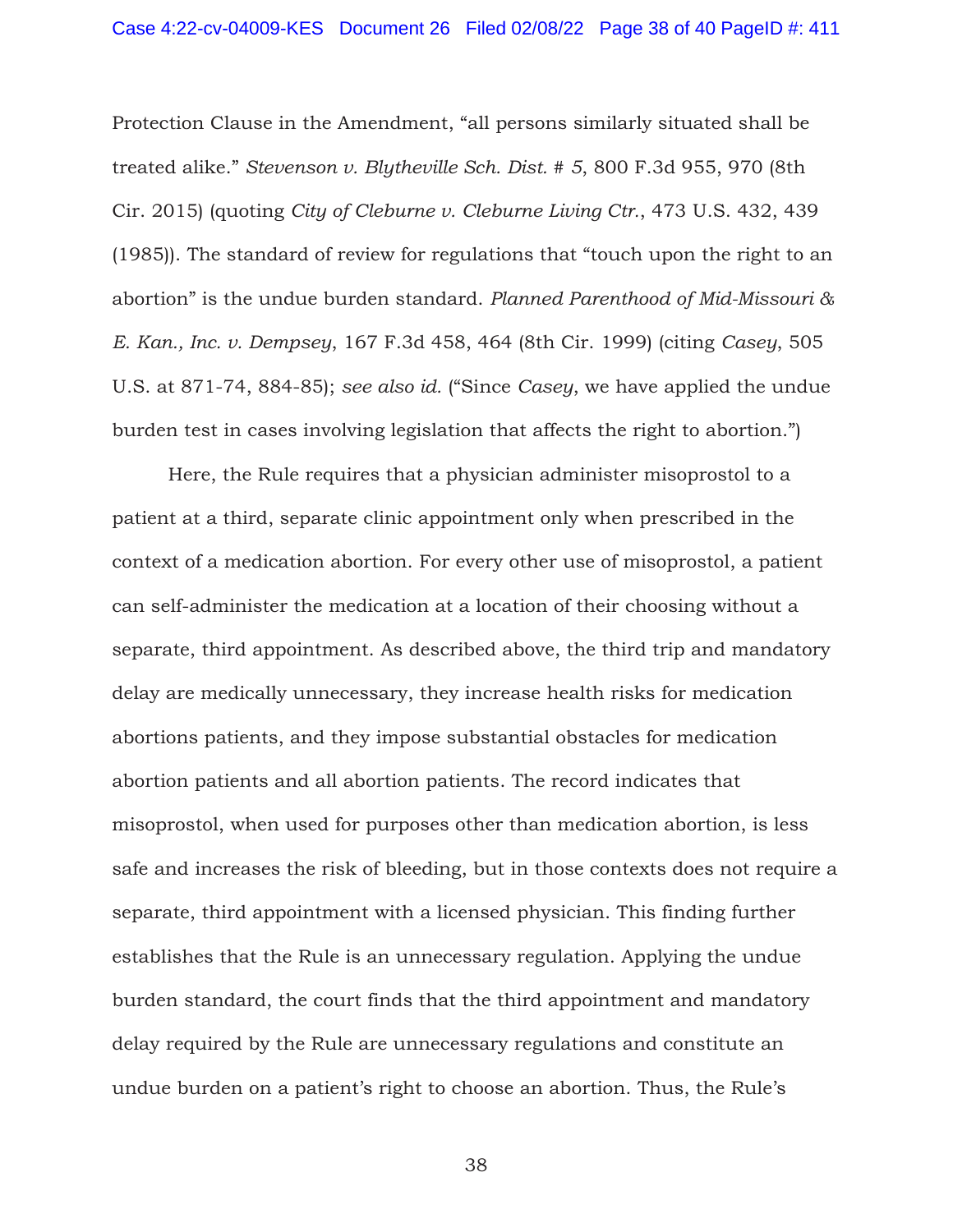disparate treatment of misoprostol and abortion patients taking misoprostol violates the equal protection clause.

Alternatively, the court reviews Planned Parenthood's equal protection claim under the rational basis standard. The state defendants argue that the Rule's overarching purpose is patient health. *See, e.g.*, Docket 19 at 21-22. But the record clearly shows that misoprostol is safer when taken in the context of medication abortion than when taken for other medical purposes. But under the Rule, patients are allowed to self-administer misoprostol when taken for purposes other than medication abortion. The FDA, an entity the state defendants cite to as authoritative on the subject, states that there is no medical reason for a patient to return to a clinic for a separate appointment for the administration of misoprostol. Notwithstanding the relative safety of misoprostol when prescribed for a medication abortion, if the Rule were concerned with patient health, it would recommend that misoprostol be administered 24 to 48 hours after mifepristone, as the FDA recommends, and not 24 to 72 hours later as the Rule requires. Medication abortion patients are already examined for counterindications during their first two appointments, a fact that further negates the state defendants' argument in favor of patient health. The court finds no rational basis for the third appointment and mandatory delay for administration of misoprostol under the Rule. Thus, under rational basis, the Rule violates the Equal Protection Clause.

Whether under heightened scrutiny for regulations touching upon the right to an abortion, or under rational basis, Planned Parenthood has